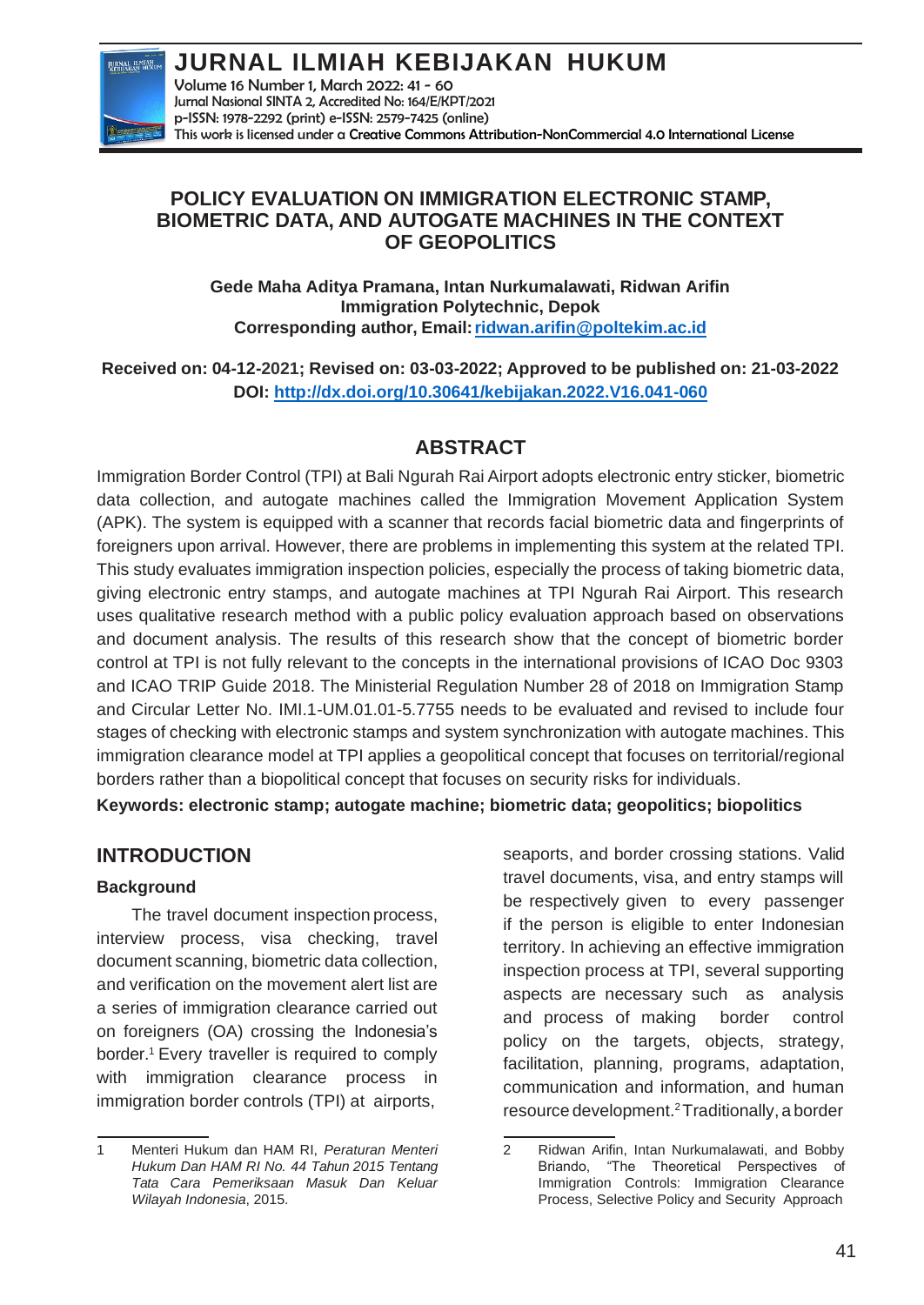is defined as a visible line that represents the jurisdiction and territorial sovereignty of a country. $3$  The border is an imaginary physical line where there is mobility ofpeople who are mainly in border crossing stations, border crossing seaports and airports.<sup>4</sup> By an information system-based inspection, an immigration clearance at borders strengthens the function of national security in selecting people who are eligible to enter ajurisdiction. As such, immigration inspections in border areas are the strategic clearance process to maintain the territorial integrity of a state.<sup>5</sup> In addition, immigration inspections indicate one of the comprehensive efforts in implementing the selective principle across Indonesia's border.<sup>6</sup>

The Border Control Management (BCM) system is a component of the immigration management information system or shortly called SIMKIM. This system runs based on the adoption of information and communication technology developed by the Directorate General of Immigration (DGI).<sup>7</sup> The application of BCM is a part of public service at TPI which focuses on immigration clearance and border law enforcement.<sup>8</sup> The BCM system at TPI

At Airports in Indonesia," in *2nd International Conference on Multidiciplinary Academic Research*, vol. 251, 2019, 251–260, www.apiar. org.au.

- *3* Beth A Simmons, "Border Rules," *Faculty Scholarship at Penn Law*, no. 2045 (2019): 1–46, https://scholarship.law.upenn.edu/faculty\_ scholarship/2045.
- 4 Anna Krasteva, *SPACES, LINES, BORDERS: Imaginaries and Images*, *Routledge*, 2016.
- 5 Insan Firdaus, "Optimalisasi Pos Lintas Batas Tradisional Dalam Pelaksanaan Fungsi Keimigrasian Studi Kasus Imigrasi Entikong," *Jurnal Ilmiah Kebijakan Hukum* 12, no. 1 (2018): 57–71.
- 6 Ahmad Jazuli, "Eksistensi Tenaga Kerja Asing Di Indonesia Dalam Perspektif Hukum Keimigrasian," *JIKH* 12, no. 1 (2018): 89–105.
- 7 Direktorat Jenderal Imigrasi, *Peraturan Direktur Jenderal Imigrasi Nomor IMI.459.GR.01.02Tahun 2011 Tentang Standar Operasional Prosedur Border Control Management* (Indonesia, 2011).
- 8 Intan Arifin, Ridwan ; Nurkumalawati, "KEBIJAKAN PEMERIKSAAN KEIMIGRASIAN

has now been replaced with a new one called the immigration border-crossing application system or APK. The new application is an information and communication technology system for border risk management that plays an important role in recording all activities and data on people's crossings. Border control management is a crucial thing to prevent and deter any immigration violations that may happen in Indonesia. <sup>9</sup> This application system is equipped with a biometric scanner to record OA's biometric data when entering Indonesia's territory. Biometric datacollection is undertaken by taking and recording fingerprints and facial photos. This process is applied to passengers who have never had their biometric data collected before.<sup>10</sup> It indicates the biometric data is taken when the OA (foreigner) first arrives at the TPI.

After taking the OA's biometric data, if the data are matched with the requirements in the regulation, the immigration officers at TPI will approve an entry stamp for them. The entry stamp is given by the officers at TPI either electronically or manually.<sup>11</sup> Based on this regulation, Indonesian citizens (WNI), a child with dual nationality, holders of diplomatic or official residence permits, crew members, holders of the cross-border pass, holders of temporary residence permits (Itas), and permanent residence permits (Itap) with

- 9 Trisapto Wahyu Agung Nugroho, "Optimalisasi Peran Timpora Pasca Berlakunya Peraturan Presiden Nomor 21 Tahun 2016 Tentang Bebas Visa Kunjungan," *Jurnal Ilmiah Kebijakan Hukum*  11, no. 3 (2017): 263–285.
- 10 Menteri Hukum dan HAM RI, *Peraturan Menteri Hukum Dan HAM RI No. 44 Tahun 2015 Tentang Tata Cara Pemeriksaan Masuk Dan Keluar Wilayah Indonesia*.
- 11 Kemenkumham, *Peraturan Menteri Hukum Dan HAM No. 28 Tahun 2018 Tentang Cap Keimigrasian*, *Meneteri Hukum Dan HAM*, 2018.

DI INDONESIA: BENTUK PELAYANAN PUBLIK DAN PROFESIONALISME PETUGAS IMIGRASI (Immigration Control Policy in Indonesia: Public Service Delivery and Professionalism of Immigration Officers)," *Jurnal Ilmiah Kebijakan Hukum* 14, no. 2 (2020): 1–209.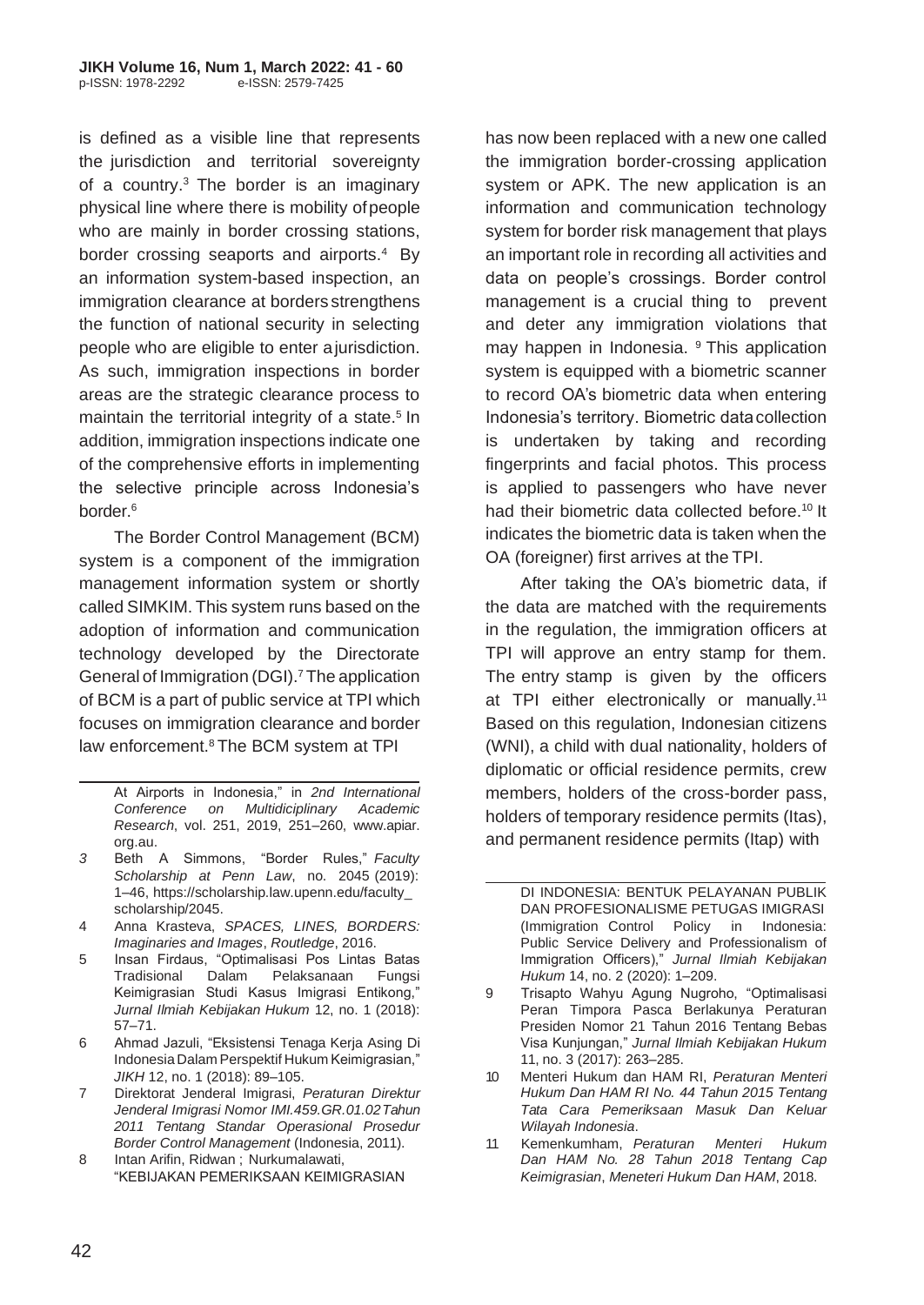Re-Entry Permit (IMK), and OA who enter Indonesia under emergency circumstances will be stamped manually on their passport. Meanwhile, holders of visit visas on arrival, holders of the visa-free facility (BVK), visitor visa (VK), temporary residence visa (Vitas), Asia Pacific business travel cards (ABTC), Vitas on arrival, Vitas on arrival for foreign workers, Vitas on arrival which is also valid as a re-entry permit, visa-free facility for diplomatic or service passport holders, ease of working while on vacation, official or diplomatic visa, are the subject of an electronic entry stamp.

The electronic immigration stamp is approved by attaching a stamp in the form of a sticker to the OA's travel document. This process is regulated under the Minister of Law and Human Rights regulation (Permenkumham) No. 28 of 2018 about the Immigration Stamp which replaces Permenkumham No. 42 of 2015. This regulation explains that electronic stampsare only given to OA who meets the conditions for entering Indonesia's territory upon arrival. In a book entitled *Migration and Pandemic*, border technologies for automated decision-making, biometric data, and drones are increasingly adopted to manage migration and govern the global mobility of people.<sup>12</sup>

Biometric data collection with the APK system has some challenges. Based on research, one of the obstacles happens to some TPI in Indonesia that have not implemented biometric data collection and are not integrated with the system even though they are equipped with biometric devices.<sup>13</sup> In addition, the research mentions that another obstacle is the absence of procedures for

using biometric data collection devices due to the absence of standard operating procedures that formally regulate the process. This problem is one of the factors that interrupt every process of immigration inspection which aim is to obtain correct and accurate OA data. In doing so, the activity of checking, verifying, and validating the biometric and passport chip data with the OA's data as the passport holder must be undertaken by immigration officers.

Apart from biometric constraints, based on initial observations and research results,<sup>14</sup> other issues are found, namely the weakness of security features on the electronic immigration stamp, ambiguities in using the electronic immigration stamp, and the lack of adjustment to the APK system. All problems that arise in securing the immigration entry stamp in OA's travel documents can result in forgery of entry stamps. Furthermore, it might cause the potential for other transnational crimes. The lack of systemic cooperation between authorized agencies at the border is a significant problem. The problem of migration between countries which includes people or goods that often occurs in developing countries is caused by poor border management, especially in the aspect of coordination and cooperation among border management agencies.<sup>15</sup>

These phenomena show the dynamics of change and the development of global trends that also affect the management of territorial borders in each country and the strength of their sovereignty. The concept of sovereignty that will be represented at the border can be determined from the state's authority in implementing policies at the border. The political and economic dimensions are the most important aspects which should be taken into account in upholding the sovereignty

<sup>12</sup> A. Triandafyllidou, *Migration and Pandemics: Spaces of Solidarity and Spaces of Exception*, *IMISCOE Research Series*, 2022.

<sup>13</sup> RidwanArifin and Intan Nurkumalawati, "Kebijakan Pemeriksaan Keimigrasian Di Indonesia: Bentuk Pelayanan Publik Dan Profesionalisme Petugas Imigrasi," *Jurnal Ilmiah Kebijakan Hukum* 14, no. 2 (2020): 243.

<sup>14</sup> Nilam Rizky Anugerah and Anindito R Wiraputra, "KONTRADIKTIF IMPLEMENTASI AUTOGATE TERHADAP CAP KEIMIGRASIAN," *Journal of Law and Border Protection* 2, no. 2 (2020): 63–75.

<sup>15</sup> World Bank, *Doing Business*, vol. 6, 2020.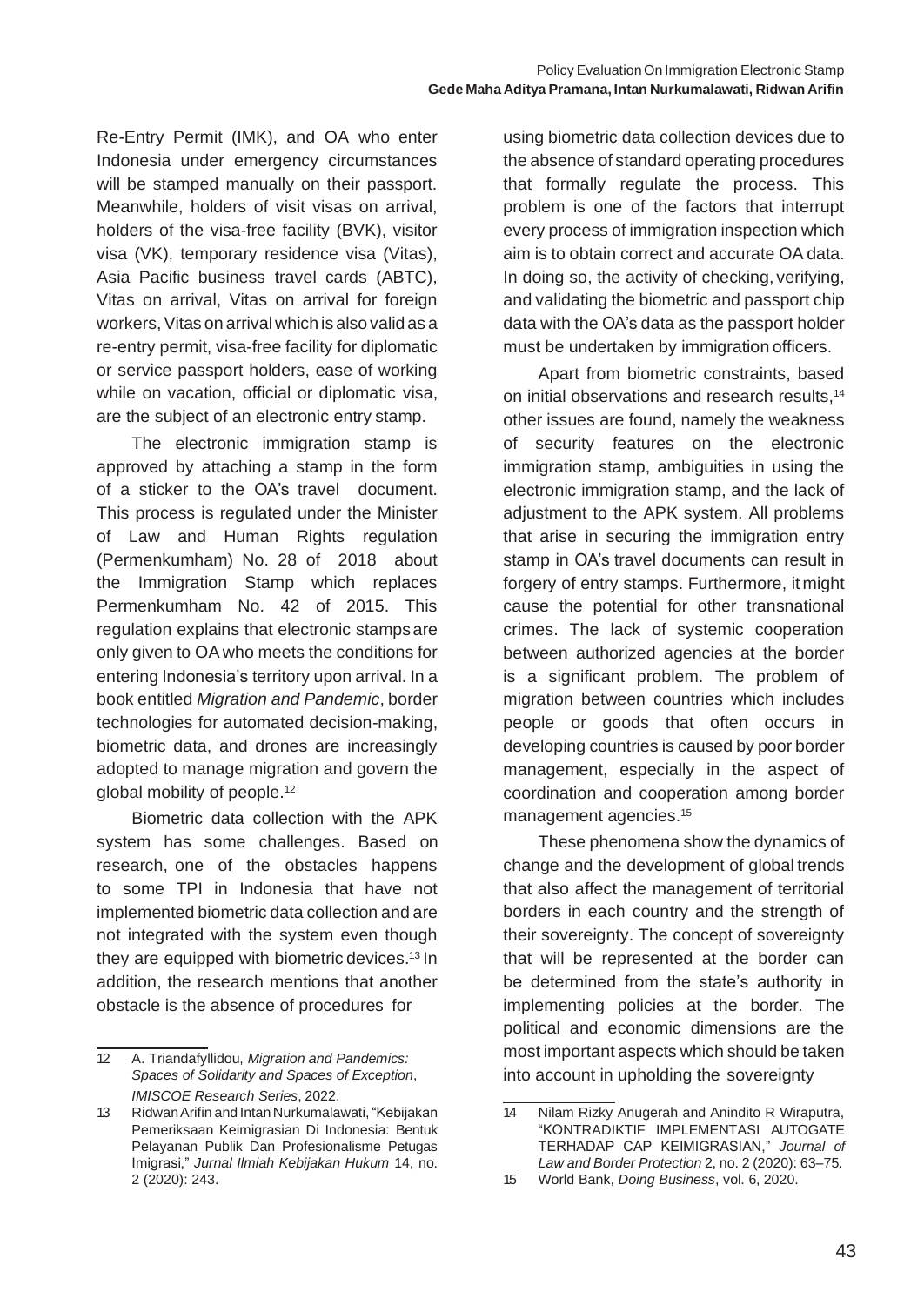of a country. In Bossong and Carrapico's book, the traditional understanding of the border is defined as a clear boundary, which physically separates two territorial entities, and emphasizes quantity and dialectics in the practice of borders.<sup>16</sup>

In response to those circumstances, the evaluation in this research includes the policy of immigration clearance in terms of biometric data collection and the adoption of electronic immigration stamps at TPI Bali Ngurah Rai Airport. Previous research on the immigration clearance at  $TPI$ ,<sup>17</sup> as well as about immigration e-stamp, $18$  have not discussed the process of collecting the biometric data based on the ICAO TRIP GUIDE 2018. In addition, they also have not evaluated the use of electronic stamps according to the immigration clearance model by Gorodnichy.<sup>19</sup> Another work has investigated the absolute sovereignty at TPI in terms of entry refusal for foreigners based on ICAO Annex 9 of 2017.<sup>20</sup> This study will relate to the evaluation of immigration clearance at TPI with ICAO TRIP GUIDE 2018 as the

- 16 Raphael Bossong and Helena Carrapico, *EU Borders and Shifting Internal Security*, *Technology, Springer*, vol. 72 (Springer, 2016).
- 17 Arifin and Nurkumalawati, "Kebijakan Pemeriksaan Keimigrasian Di Indonesia: Bentuk Pelayanan Publik Dan Profesionalisme Petugas Imigrasi."
- 18 Anugerah and Wiraputra, "KONTRADIKTIF IMPLEMENTASI AUTOGATE TERHADAP CAP KEIMIGRASIAN."
- 19 Dmitry O. Gorodnichy, "Multi-Order Biometric Score Analysis Framework and Its Application to Designing and Evaluating Biometric Systems for Access and Border Control," *IEEE SSCI 2011 - Symposium Series on Computational Intelligence - CIBIM 2011: 2011 IEEE Workshop on Computational Intelligence in Biometrics and Identity Management* (2011): 44–53.
- 20 Ridwan Arifin, "Penolakan Orang Asing Ke Indonesia Melalui Tempat Pemeriksaan Imigrasi Di Bandara Internasional: Sebuah Kedaulatan

Absolut (Refused Entry Persons to Indonesia through Immigration Border Controls at International Airports: Absolute Sovereignty)," *Jurnal Kajian Keimigrasian* 1, no. 1 (2018):

151–165, https://papers.ssrn.com/sol3/papers. cfm?abstract\_id=3329046.

latest version and focus on coordination and collaboration. The study of geopolitics at the Indonesian border through a multidisciplinary approach<sup>21</sup> is limited to the discussion of territorial border issues about information systems and technology. Howecver, it has not comprehensively analysed geopolitics in terms of immigration and an integrated border information system. The study will be related to the expansion of geopolitical discussions through a biometric system and modeling of immigration clearance at the border in overcoming problems at the Indonesian border. Thus, to fill the gaps in previous research, the immigration clearance process at TPI in collecting biometric data of OA is the primary focus of this research. Meanwhile, the electronic immigration stamp at TPI becomes the sub-focus.

### **Research Questions**

In relation to the account of the above conditions, this paper comes with two following questions:

- 1. How is the implementation of immigration clearance management with biometric data and electronic stamps at TPI Bali Ngurah Rai Airport?
- 2. What is the model of immigration clearance model at TPI Ngurah Rai Airport Bali viewed based on Gorodnichy's model?

#### **Research Methodology**

#### **1. Approaches**

The qualitative method was applied in this study. It is done by reviewing the series of immigration clearance such as collecting the biometric data and approving the immigration entry stamps or stickers at TPI Ngurah Rai. <sup>22</sup> This research is a public policy evaluation by reviewing the stages of biometric data

<sup>21</sup> Margaretha Hanita, "Geopolitik Dan Isu Perbatasan Dalam Pendekatan Multidisiplin," *Jurnal Kajian Stratejik Ketahanan Nasional* 1, no. 1 (2018): 62–71.

<sup>22</sup> Sugiyono, *Metode Penelitian Kuantitatif, Kualitatif, Dan Tindakan*, 2013.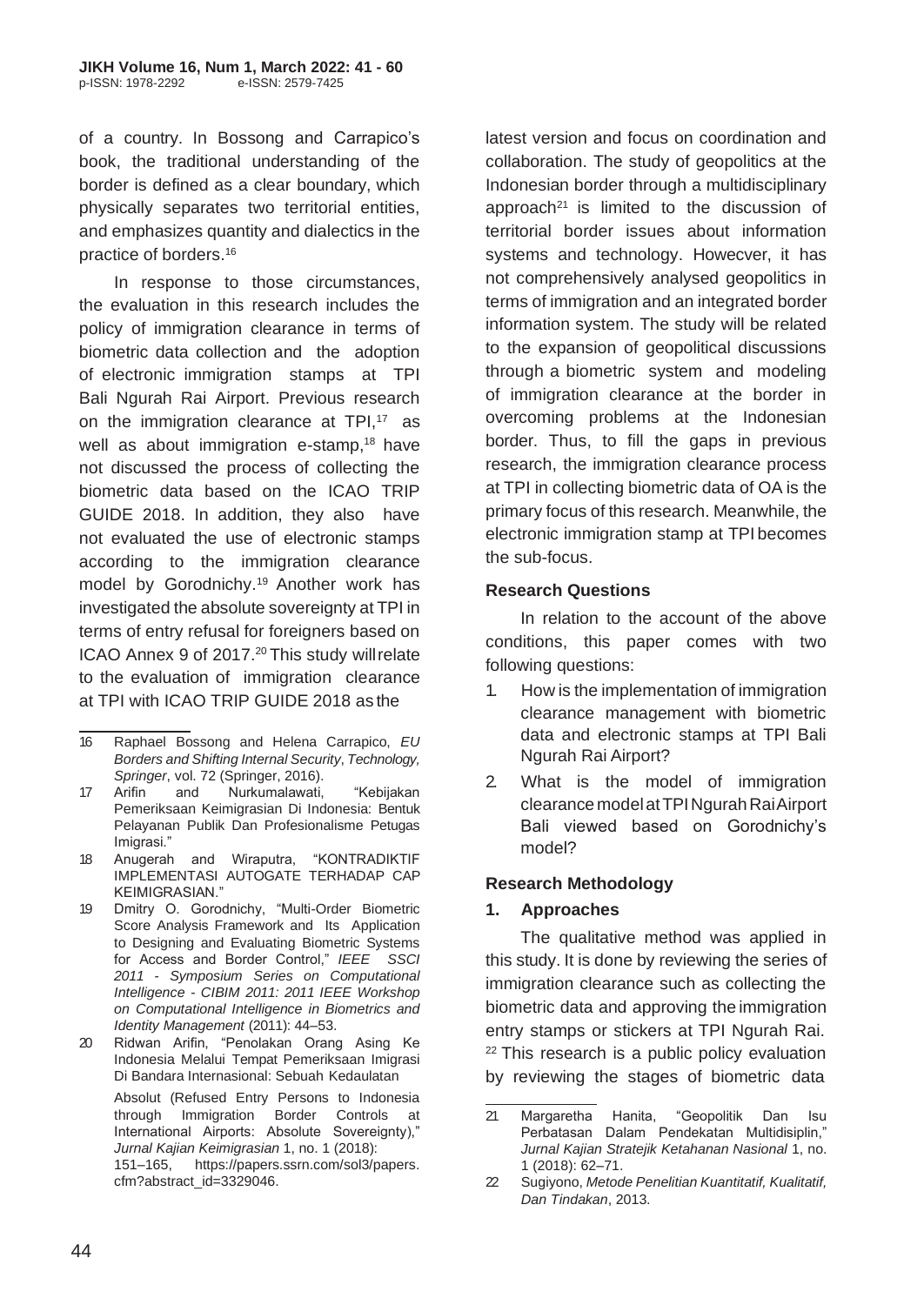collection and the electronic immigration stamps.

### **2. Data Collection**

The data collection technique applied in this research was direct observation and document review.<sup>23</sup> Participatory observations were carried out in this study by examining the process of the biometric data collection and the use of electronic immigration stamps at TPI Ngurah Rai. In addition, this observation examines the available facilities and infrastructure, the mechanisms, and procedures at TPI Ngurah Rai.

In addition to observations, other data collection was documentation studies by reviewing Permenkumham No. 44 of 2015 on Immigration Clearance Procedures of Entry and Exit of Indonesia's Territory at TPI, Doc. 9303 ICAO, the Minister of Law and Human Rights Regulation Number 28 of 2018 on Immigration Stamps, and the Circular Letter No. IMI.1-UM.01.01-5.7755 about the Implementation of Immigration Stamp in the TPI.

### **3. Data Analysis**

Dataanalysis is the process of evaluating, interpreting, analysing, and reviewing the results of observations and literature studies. This process is done based on theories, concepts, and regulations related to the management of the immigration clearance process at TPI and borders about electronic stamping, biometric systems, and geopolitical concepts.

# **RESULTS AND DISCUSSIONS**

### **Implementation of Immigration Clearance Management with Biometric Data and Electronic Stamp**

One of the main representations of national sovereignty at the border is

immigration clearance as a step of preventing OA who may violate the law from entering Indonesia's territory and to facilitate a state human rights law.<sup>24</sup> Indonesian law has regulated the eligibility of OA to enter Indonesia's border after completing several existing requirements. Under the Articles 8 and 9 of Immigration Law No. 6 of 2011 and Article 22 of the Minister of Law and Human Rights No. 44 of 2015, OA is required to have a lawful and valid visa, a travel document valid for at least six months and not registered on the movement alert list.

The Minister of Law and Human Rights also explains the seven stages of the immigration clearance process at TPI. This stage begins with examining travel documents on the aspects of security features, validity, and validity period, and the identity on the biodata page. Furthermore, the officers will match the identity of passengers as recorded on their travel documents. After that, the third inspection process is an examination of the visa to determine whether a visa issued overseas or issued upon arrival by using a Visa on Arrival (VOA). In terms of verifying visas, officers must consider the type of visa index, visa security features, conformity of visa identity with travel document data owned by the holder, and visa validity period. For the VOA application, an inspection includes the validity of visa payment proof, visa index, including country subject, return ticket, accommodation, or any recommendation letters from the Director-General of Immigration if issued based on approval. In contrast, the policy of granting visas to OAby the DGI needs to be evaluated regularly. It needs to be done as a proper respond to the dynamics of the current issues that support the seven immigration policies, as it is a

<sup>23</sup> Catherine Marshall and Gretchen B. Rossman, *Designing Qualitative Research* (SAGE Publications, 2015).

<sup>24</sup> Lisa Seghetti, "Border Security: Immigration Inspections at Port of Entry," *Immigration Inspections and Enforcement at and Between Ports of Entry* (2014): 1–48.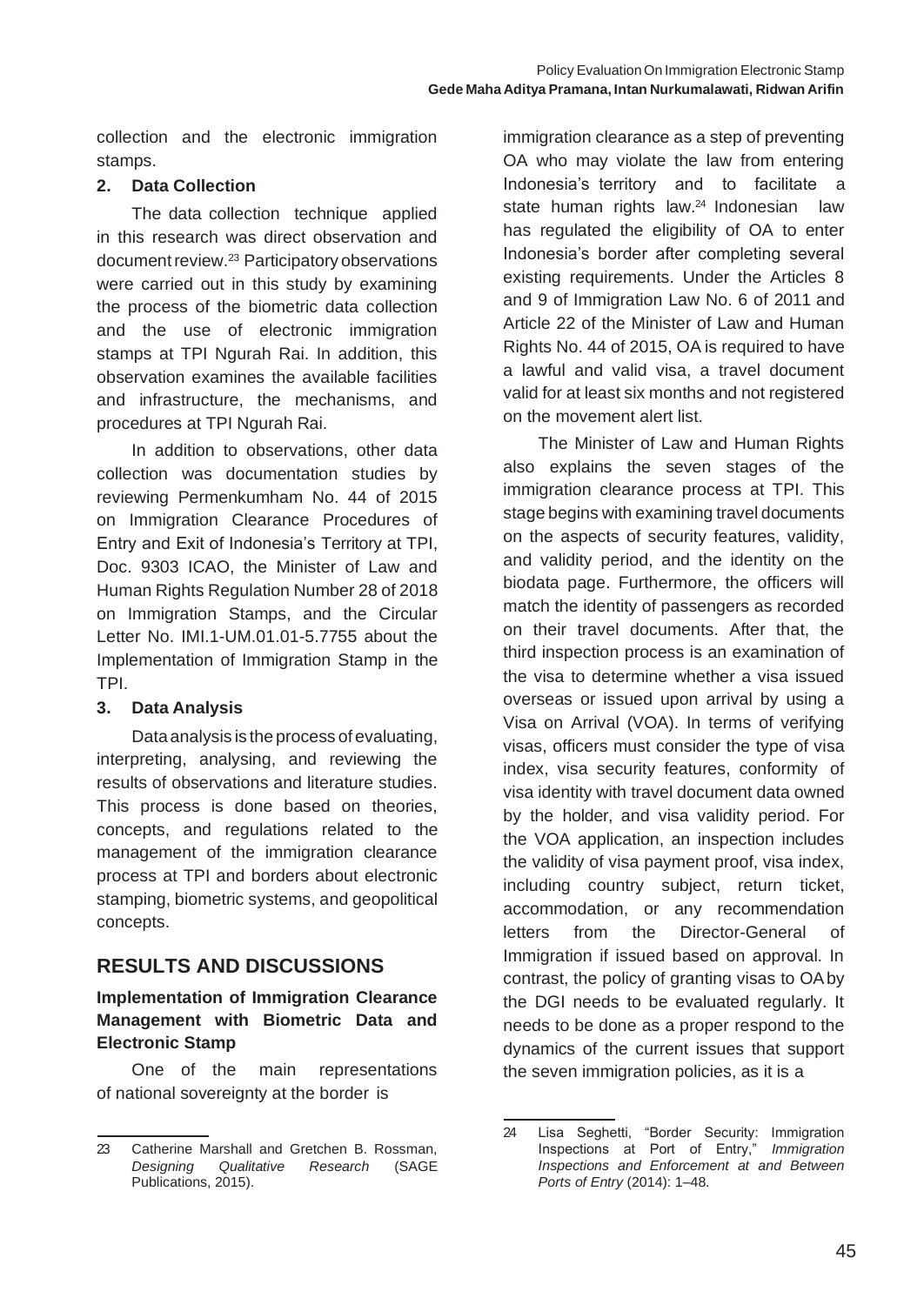part of an immigration clearance and border control in Europe in the context of migration and border reform.<sup>25</sup>

The fourth stage is the travel document scanning process. It aims to read and save the identity of the travel document holder, record the travel history data, verify the holder's data listed on the immigration database system, and verify whether the data of travel document holder are found on the movement alert list. The fifth stage is the process of taking biometric data by recording facial photos using a camera and taking fingerprint biometric data. In case the biometric data of OA has not been recorded, the collection of biometric data for travel document holders is done by officers. The final step is to confirm the name of the travel document holder on the movement alert list.

In the fifth stage, the process of collecting biometric data for travel document holders done by immigration officers on duty at TPI is a mandatory procedure. This provision is regulatedunderArticle28oftheMinisterofLaw and Human Rights No. 28 of 2018 about the Immigration Stamp. In the stage of collecting biometric data at the border, the international convention of ICAO Doc 9303 and the 2018 ICAO TRIP Guide regulate procedures and standards that must be accepted by the state members. This standard and procedure consists of the process of record, verification, validation, and repository.<sup>26</sup>

Potzsch's theory supports the policy of taking biometric data in the process of immigration clearance. This theory shows that in the new trends of people movement across borders, officers no longer examine

every person based on country of origin or destination country collectively, but officers will individually focus on the identity of every person's background.<sup>27</sup> With technological advances, it explains how an algorithmic system is created to help determining or estimating the possibilities and threats of every person entering or leaving a country. As a result, the existence of technology can provide recommendations for officers in making decisions during the examination process. Furthermore, in this era of electronic borders, a shift of humans will not become a cyborg at the border, but it turns into a technological device to identify, manage, and control an unprecedented framework of border restrictions and inspections.

Management of border inspections can be defined as a form of cooperation among relevant public authorities. These authorities have their respective roles that have impact on achieving a seamless border control process effectively and efficiently. There are several agencies involved in this border activity and they have duties and responsibilities in managing borders. Referring to the Migration Policy book, the process of refusal of entry, removal order, deportation, and detention are theprimaryrolesofborderofficersassovereign decision-makers to all passengers or OA who have been proven to have violated the law both when crossing the border and while inside the jurisdiction.<sup>28</sup> Actions among border authorities such as immigration, customs, police, and health quarantine can be initiated through strategic cooperation, a joint task force, training of officers, and the exchange of information. This activity is to determine which people have met the legal criteria and

<sup>25</sup> Claudia Finotelli and Giuseppe Sciortino, "Through the Gates of the Fortress: European Visa Policies and the Limits of Immigration Control," *Perspectives on European Politics and Society* 14, no. 1 (2013): 80–101.

<sup>26</sup> ICAO, "ICAO TRIP Guide on BORDER CONTROL MANAGEMENT" (Canada: International Civil Aviation Organization, 2018).

<sup>27</sup> Holger Pötzsch, "The Emergence of IBorder: Bordering Bodies, Networks, and Machines," *Environment and Planning D: Society and Space*  33, no. 1 (2015): 101–118.

<sup>28</sup> Nancy Plankey-Videla, "Immigration Policy in the Age of Punishment: Detention, Deportation, and Border Control," *Contemporary Sociology: A Journal of Reviews* 49, no. 3 (2020): 246–248.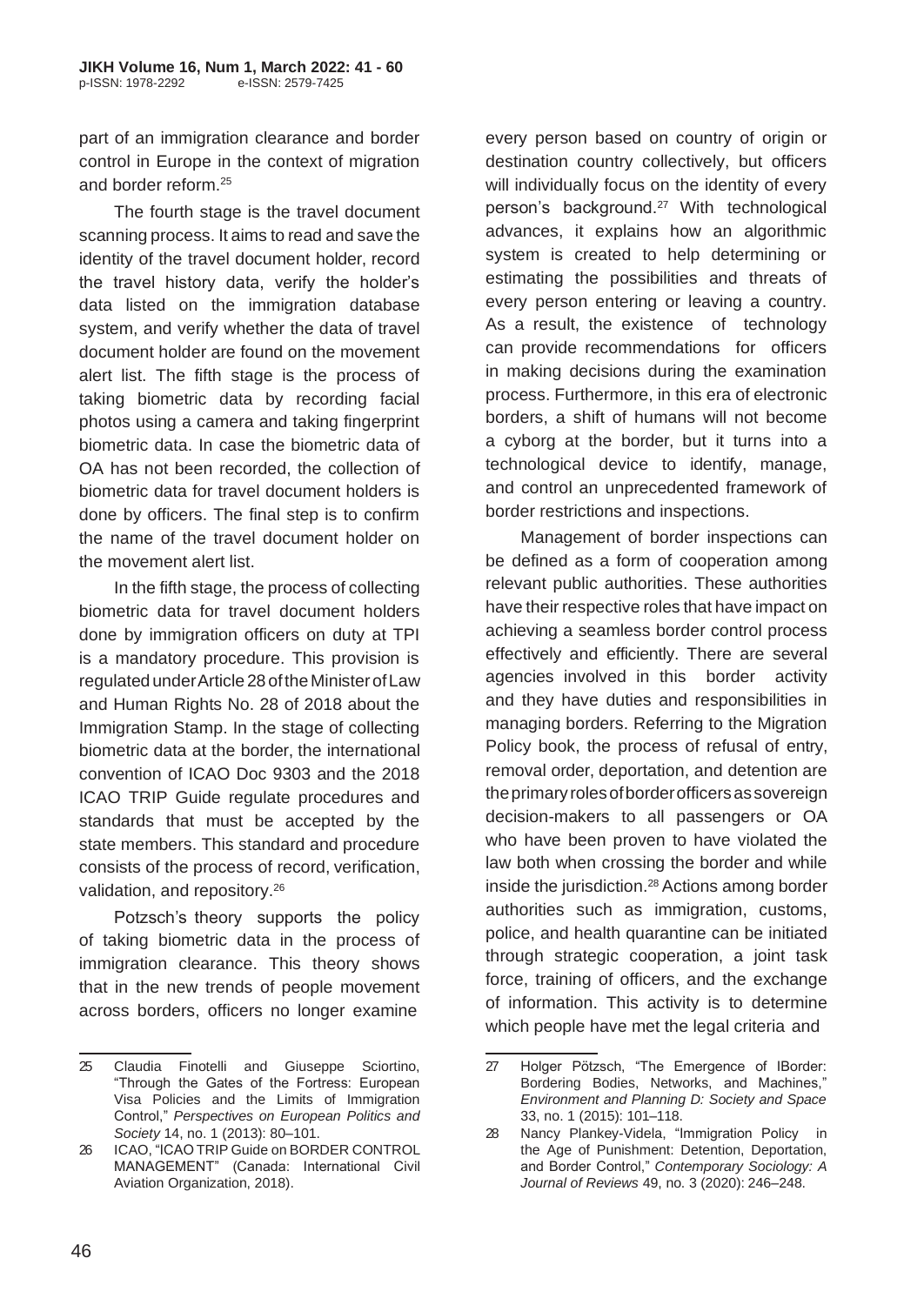are eligible to cross into Indonesia's border through border inspections by air, land, and sea.<sup>29</sup> To analyse the immigration clearance process at TPI Ngurah Rai Airport Bali, the following points discuss the fifth stage in the collection of biometric data at the border based on ICAO Doc 9303 and the ICAO TRIP Guide2018.

#### **1. Record Phase**

In the recording stage, biometric data retrieval has been initiated at TPI Ngurah Rai Airport with the standards set out in ICAO Doc 9303 and with Gorodnichy's concept of the Biometric Border Control system model. Based on our observations, we examined the process of recording biometric data on OA at the arrival terminal of TPI Ngurah RaiAirport.

Figure 1 shows that every OA that goes through the immigration clearance at TPI Ngurah Rai Airport must proceed to the biometric data recording stage conducted by the officers at the counter. Later, the officers also verify the type of visa upon their arrival. The process of recording biometric data on OA refers to what kind of visa owned by the document holders: Visa-Free, VOA, Visitor Visa, or Vitas. This data recording process for OA Vitas holders facilitates them because they must report their Vitas at the immigration office where they do not re-collect biometric data. In addition, OA holders of IMK/MREP and Itas/Itap are not required to record biometrics at the TPI to prevent duplication of stored data as shown in Figure 1.

#### 29 Rusdiyantara, "Collaborative BorderManagement as the Strategic Revitalization of State Border Management in Indonesia," *International Journal of Pure and Applied Mathematics* 116 (2018): 415–426.

#### **Figure 1. Biometric Data Collection Scheme at TPI Ngurah Rai Airport**



Source: Observation, data analysis 2021, Wilonotomo, et. al., 2020<sup>30</sup>

Based on our research findings during field observations, there are still complaints of OA upon arrival. Every time they arrive at the TPI of Ngurah Rai Airport, they require to record biometric data repeatedly. This process is only for recording their biometric data but the process of matching the data with the database has not been completed. In addition, elderly OA whose fingerprints are difficult to read is an obstacle in the process of retrieving biometric data. To overcome this, the officers at counters will use their other fingerprints that can possibly be read. This process is important because when they go through an inspection with the autogate machine at the departure terminal, they must use the same fingerprint as their data at the time of recording upon arrival.

In practice, the repeated process of recording biometric data is not in line with the standard operating procedures regulated in Permenkumham No. 44 of 2015 Article 28 section (2). This regulationh states that biometric data is only collected once when

<sup>30</sup> Wilonotomo Wilonotomo, Bagas Hidayat Putra, and Ridwan Arifin, "Rancangan Sistem Pendeteksian Paspor Palsu: Solusi Pemeriksaan Keimigrasian Di Indonesia," *Jurnal Sistem dan Teknologi Informasi (Justin)* 8, no. 4 (2020): 409.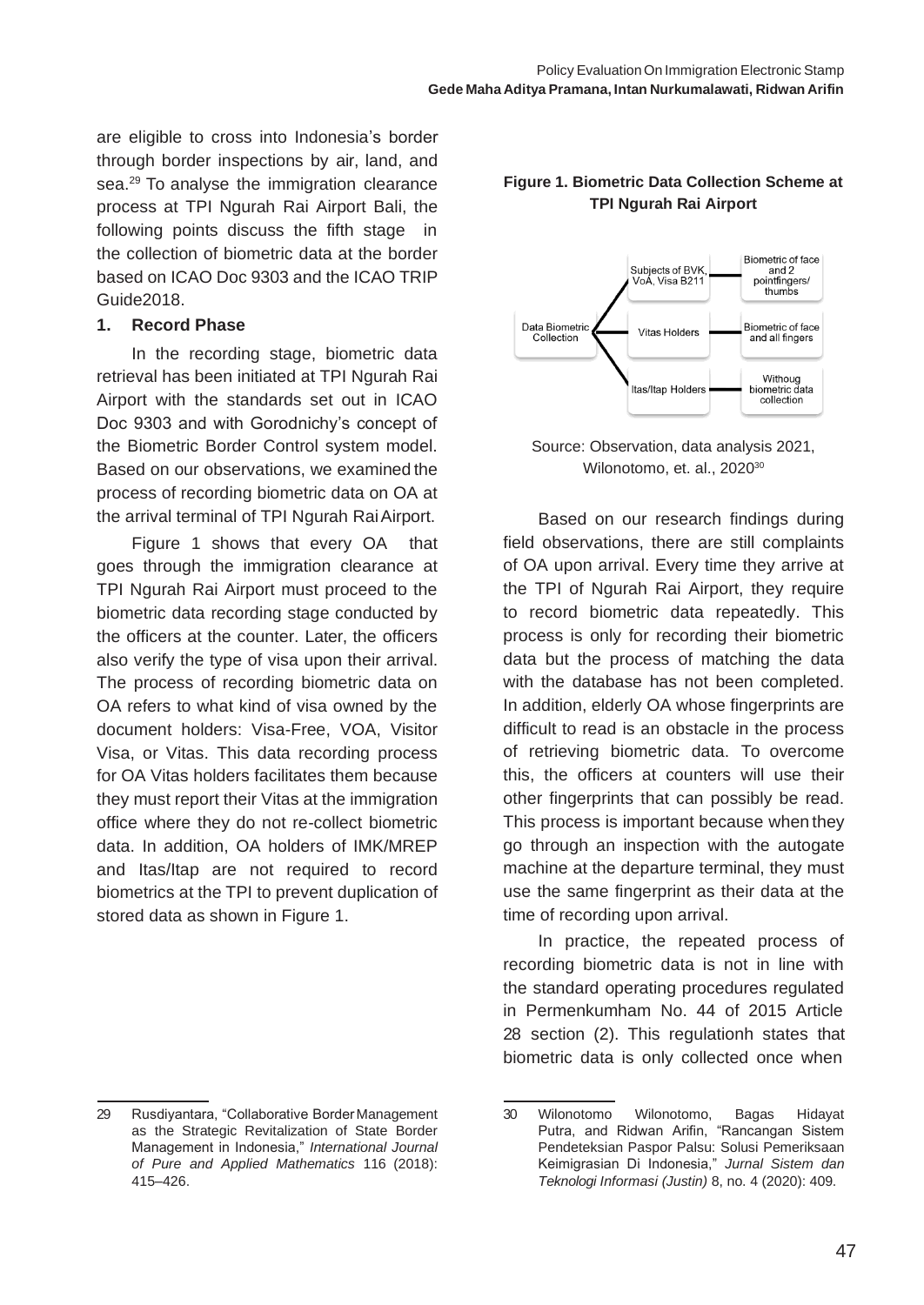the OA biometric data has not been recorded. This process shows a contradiction with the theory and concept that the process of recording biometric data is useful in increasing efficiency at the border. $31$  It means that the repeated process of recording biometric data upon arrival of OA will result in the inefficiency of the immigration clearance process. This situation indicates that the database system is only operated as a recording and temporary storage of incoming OA data rather than a verification and validation process as a border risk management.

#### **2. Verification Phase**

The provisions of ICAO Doc 9303 and ICAO TRIP Guide 2018 explain that the "verify" stage or verification through checking with biometric data is done by taking a new biometric photo of travellers, matching it with a photo that has been stored in the database.<sup>32</sup> This stage is a crucial process because it is used to determine the validity of data owned by the travel document holder and to match with the data stored in the database. In terms of the examination of biometric data at the Ngurah Rai Airport TPI, the verification stage through an integrated database system has not been achieved. It is because facial photo data stored in the travel document chip are the only available means for verification. The initial plan and purpose of the biometric data collection process are to be integrated into a database server. It means that until now the data verification stage has not been implemented optimally. This stage is only about biometric data collection process where the data are stored in the form of a Foreigner Identification Number (NIORA) of each OA.

Based on our field observations, the process of recording OA biometric data at TPI Ngurah Rai Airport has not been implemented systematically, including the absence of integration between the database and data in passenger name records (PNR), advanced passenger information (API), or autogate machines. Figure 2 is a screenshot of the APK 2 system at the arrival counter of TPI Ngurah Rai International Airport Bali, It shows that PNR, API, and autogate machines have not been integrated with one another. Figure 2 reveals that the flight number must be manually filled in by the officers based on the information in the boarding pass owned by the passenger. Other information and data also must be filled in by the officers.

#### **Figure 2. APK 2 System**



Source: A screenshot of APK 2 system, 2021

This condition is quite challenging for counterofficers inmanaging ariskassessment of each passenger. If the database in the APK system operates the data verification process automatically, the officers will receive more detailed information about the correct match between the recorded OA biometric data and the data in the passport chip, as well as the accurate match between the biometric data and the data in the database. This data-based inspection process will facilitate officers in doing an immigration clearance and identify risks to each arriving and departing passenger to prevent international crimes.

<sup>31</sup> Vanessa Díaz, "Legal Challenges of Biometric Immigration Control Systems," *Mexican Law Review* 7, no. 1 (2014): 3–30.

<sup>32</sup> ICAO, "Doc 9303 - Machine Readable Travel Documents - Part 09: Deployment of Biometric Identification and Electronic Storage of Data in MRTDs," *Doc 9303, Machine Readable Travel Documents* (2015).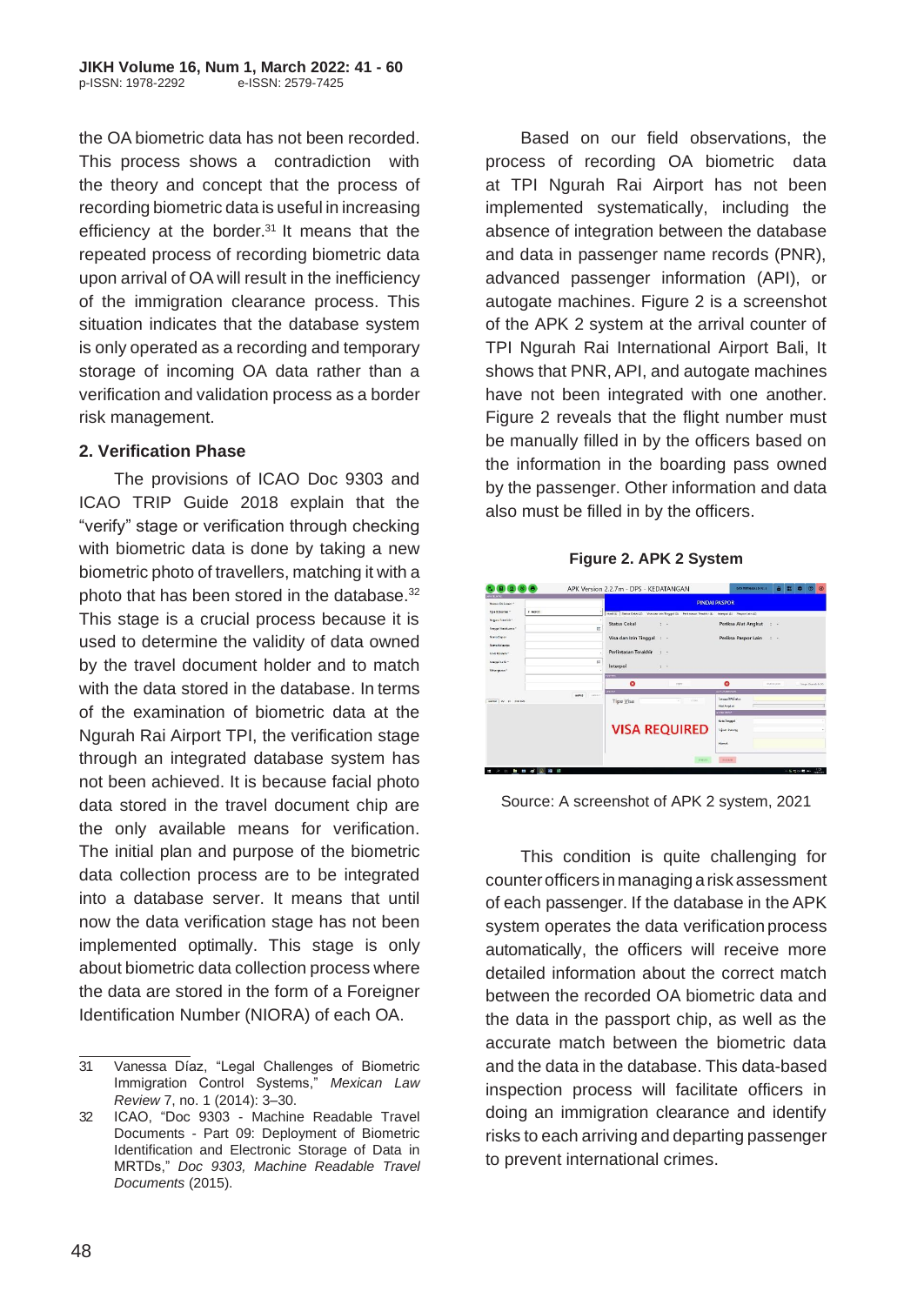Figure 2 demonstrates the APK system is not equipped with a full scan feature that is useful in reading passport chip data. Meanwhile, on the first generation of BCM system (before the APK system), there are two scan features: full scan and quick scan. When the officers click on the full scan feature, facial photos, and other data recorded in the OA's travel document passport chip will be read and appear on the monitor. This feature can be accessed when the officers log in into BCM system at the counters and supervisors. APK has not relied on algorithms as a logical, structured, and systematic system to read and verify biometric data. In addition to the rapid improvement of technology quality, officers must interpret the algorithms generated by biometrics to produce appropriate policies and decisions.<sup>33</sup> It implies that the differences in features between the APK and BCM system will affect the precision and accuracy of decisions made by the immigration officers in examining the results of OA's biometric data. In the APK system, when scanning travel documents, the result that appears on the system view is only the passport identity page. Meanwhile, the facial photo data contained in the passport chip cannot be retrieved, recorded, and analyzed. The verification or verifying stage in checking with biometric data has a significant role for the officer's performance. Through the verification process, officers can apply the pre-empting measures at the border. It makes the case findings and violations can be detected early before OA enters Indonesia's territory.

#### **3. Validation Phase**

After the data verification process, the next step is biometric data validation. At the data validation stage, the officers at TPI Ngurah Rai Airport compares the results of the face image stored in the passport chip with the real face of the passenger's passport holder. After that, the officers conduct a brief interview to ensure the validity of the travel document, the validity of the data listed on the travel document with the data of the holder, and confirm the purpose of the OA's arrival to Indonesia. This biometric data validation stage can only be undertaken manually and cannot be completed through theAPK system. This stage aims to confirm the validity of the data contained in the travel document and the data from the holder himself. In the absence of this validation process, the inspection only relies on the capacities and capabilities of officers in profiling passengers and selecting eligible OA. However, training to increase the competence and capability of officers is not yet available on a regular and comprehensive basis.

The targets that must be considered are the analysis and process of policy making, strategy, programming, planning, facilitation, communication and information, adaptation, and training programs. Those targets are needed for the effectiveness of immigration checks at IndonesianAirport TPI.<sup>34</sup> In addition, increasing human resources through special training programs for officers is necessary to maintain and improve self-capability and competence in order to achieve an effective immigration clearance process. This condition shows that one of the criteria for the geopolitical border doctrine, in particular, the main inspection tool in the form of experience, expertise, and officer's decisions is still employed in the immigration inspection process in Indonesia.<sup>35</sup>

#### **4. Repository Phase**

<sup>33</sup> Perle Møhl, "Biometric Technologies, Data and the Sensory Work of Border Control," *Ethnos* 0, no. 0 (2019): 1–16.

<sup>34</sup> Arifin, Nurkumalawati, and Briando, "The Theoretical Perspectives of Immigration Controls: Immigration Clearance Process, Selective Policy and Security Approach At Airports in Indonesia."

<sup>35</sup> Holger Pötzsch, "The Emergence of IBorder: Bordering Bodies, Networks, and Machines," *Environment and Planning D: Society and Space*  33, no. 1 (2015): 101–118.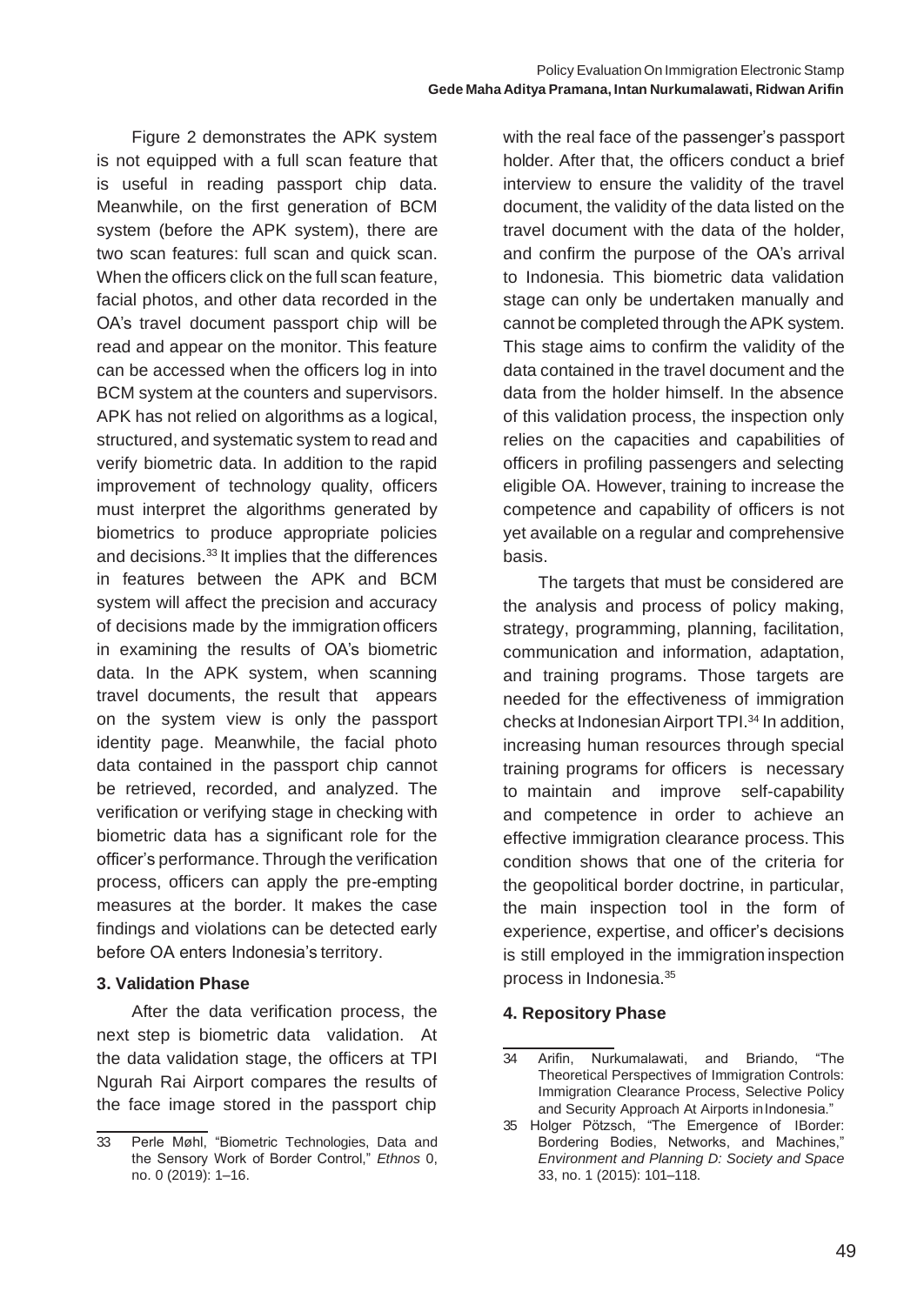OA biometric data recorded at the arrival terminal of Ngurah Rai Airport TPI are stored in a repository or storage space. The biometric data collection is used to match and verify passenger data and travel documents when the passangers pass through the autogate machine at the departure terminal. OA biometric data stored in the database will be utilized to detect when they are about to leave Indonesian territory via the autogate machine. If the autogate machine reads and detects a match to the stored data, the front door of the autogate machine will open, and vice versa.

From our findings, passenger movement data at every TPI in Indonesia are collected and integrated into a single unit. These data will automatically be collected on the server of the Directorate of Immigration Information Technology and Systems. The Directorate has a role in maintenance, installation, data transmission, and data processing. TPI at the airport currently does not have access to check and maintain data in the database. They can only conduct data retrieval activities. This biometric data retrieval process is only in the form of reports that are available in the database. This retrieval process is conducted by officers for the accessibility and effectiveness of immigration clearance. The process itself is likely to be relevant with Gorodnichy's concept. The relevancy is basically about two goals in biometric border inspections, namely to facilitate the entry of people who have been registered, and to strengthen access for people who have not been registered.<sup>36</sup>

Up to now, there has not been any

integration of biometric data recording databases among TPI in Indonesia. In addition, there has not been any data integration between immigration offices and TPI. This situation makes OA only able to use the autogate at the TPI when they arrive and their biometric data are recorded. OA is unable to use an autogate as they arrive at other TPI than TPI Ngurah Rai Airport Bali. This condition causes complexities for border officer to exchange data internally, coordinate with other agencies, and facilitate the passenger. According to Polner, several institutions are urged to immediately make coordinations related to their duties and functions to facilitate and to provide mobility, cross border facilities for people, and trade developments in the context of national security.<sup>37</sup> Therefore, data integration can improve the quality of storage or repositories that have a variety of data structures from various data sources.

As we observed, there is weakness in the border system and movement data at TPI. This weaknesss include the absence of data integration in the online repository at every TPI in Indonesia. This absence makes it difficult for immigration officers to retrieve the OA's data, and track records of entering and leaving Indonesia's territory. So far,there is no integrated system atTPI that can detect arrival and departure travel data among TPI in real-time. If there are undecided indications to the incoming OA, the officer must coordinate with the supervisor in the office or the interview room by re-checking the data in thepassport: identity, passport number, verification of travel history data at other TPI when entering the territory of Indonesia.

The Directorate of Immigration Information Systems and Technology stores and automatically receives all travel history

<sup>36</sup> Gorodnichy, "Multi-Order Biometric ScoreAnalysis Framework and Its Application to Designing and Evaluating Biometric Systems for Access and Border Control." *IEEE SSCI 2011- Symposium Series on Computational Intelligence - CIBIM 2011: 2011 IEEE Workshop on Computational Intelligence in Biometricsand Identity Management* (2011): 44–53.

<sup>37</sup> Mariya Polner, "Coordinated Border Management: From Theory to Practice," *World Customs Journal*  5, no. 2 (2011): 49–64.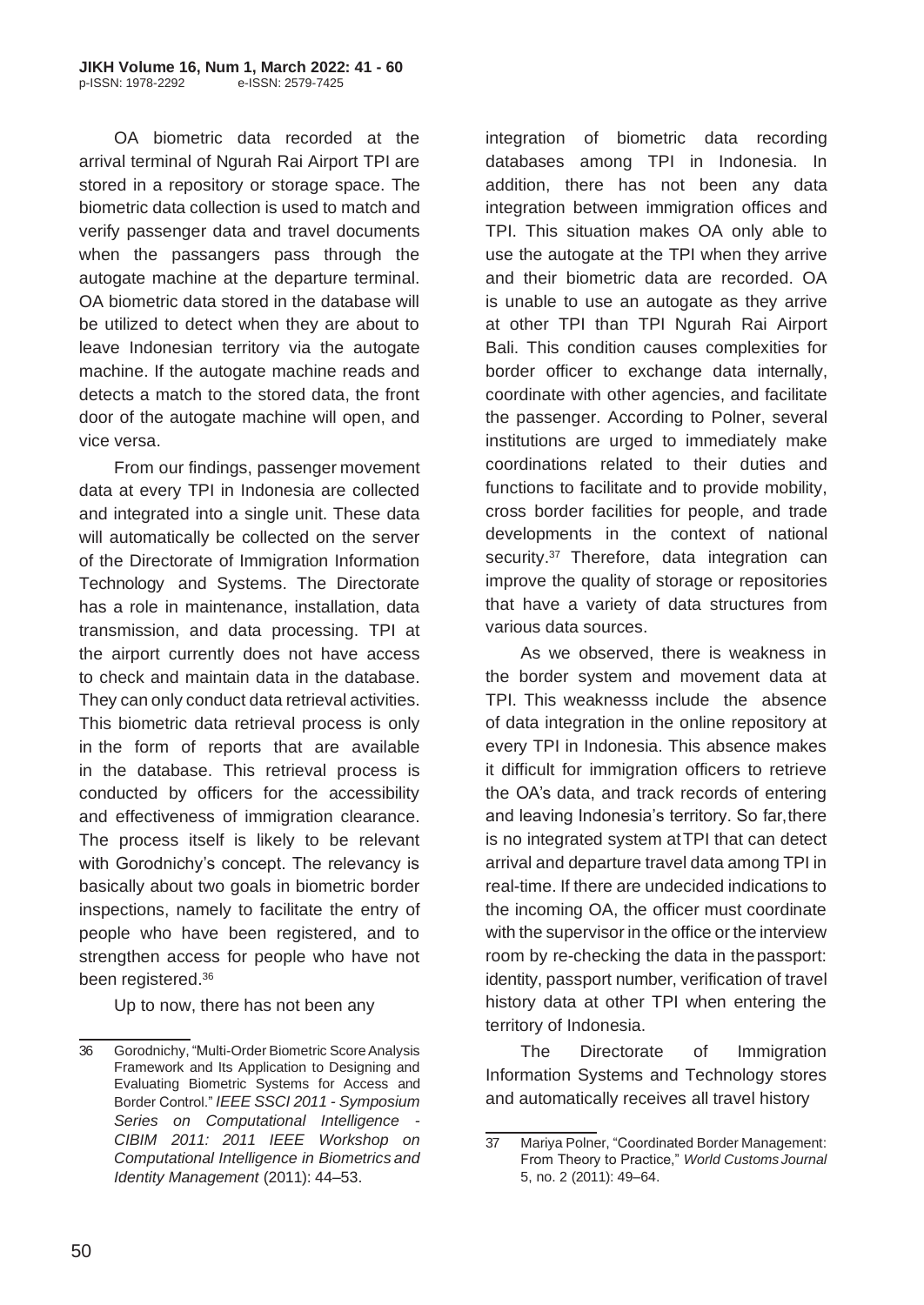data that has been recorded in the database by immigration officers from the TPI in Indonesia. However, officers at a TPI could not see the travel history record of OA movement data from other TPI. For example, the Soekarno-Hatta Airport TPI officers cannot trace data on the OA crossing at TPI Ngurah Rai Airport Bali. This causes gaps in coordination and inspection at TPI which may be less effective. The problem of limited data access coverage and technological constraints can lead to inefficiency and ineffectiveness in the border management process. According to Rizqi, the efficiency in border control management is supported by two factors, namely cooperation in border management and technologyinformation (IT) support.<sup>38</sup>

### **Immigration Clearance Models at TPI Ngurah Rai Airport Bali**

Facilitating the entry of people who have been registered and strengthening the access of people who have not been registered are the two main goals of biometric border control. The examination system with biometrics is divided into two models as revealed by Gorodnichy, the investigation mode model or semi-automated model, which leads to a system that presents data for analysis by officers.<sup>39</sup>The purpose of this border control is to allow every lawful and eligible person who is permitted to enter the territory of a country through an effective border inspection process.<sup>40</sup> However, the decision-making process requires a specified time depending on the subject's data. Another model is the access/ border control or fully

automated model, as a quick and accurate decision based on the processing system and the biometric results of every passenger detail. The following analysis is the adoption of immigration clearance at TPI Ngurah Rai Airport Bali that is based on two models:

### **1. Fully Automated Model**

According to our observations at Bali Ngurah Rai Airport TPI, an autogate machine is used for the OA immigration clearance process. The use of this machine is categorized into a biometric border control with a fully automated model. Autogate machines can be operated by OA from selected countries upon departure, as well as by all Indonesian citizens upon arrival and departure. To enter Indonesian territory using an autogate machine, the requirements for Indonesian citizens are holders of regular Indonesian passports issued in 2019 and issued above 2019 (according to SIMKIM 2.0), holders of electronic Indonesian passports, holders of travel documents not issued at Indonesian representatives overseas (KBRI/KJRI). Consequently, a machine-readable zone (MRZ) column in the Indonesian Passport biodata page published by the Indonesian Embassy or Consulate-General is not compatible with the reader machine.

A fully automated model at TPI Ngurah Rai airport with autogate machines has been integrated with the movement alert list or Enhanced Cekal System (ECS). As seen in Figure 3, this integration helps immigration officers to conduct a risk analysis of each passenger. The autogate machine has one front door and one rear door. The front door will open after the passenger scans a verified passport and the rear door will open after they scan a verified face and fingerprint. In order to verifying the biometric data of the passenger, autogate has an indicator light shown in different colors according to the type of risk. Risk management in border inspection is the implementation of the new biopolitical

<sup>38</sup> Mochamad Rizqi, Erza Lasoturia, and Gede Maha, "BORDER MANAGEMENT: CHALLENGES AND ISSUES AT THE BORDER IN INDONESIA," *Customs Research and Application Journal* 2, no. 2 (2020): 121–140.

<sup>39</sup> Gorodnichy, "Multi-Order Biometric ScoreAnalysis Framework and Its Application to Designing and Evaluating Biometric Systems for Access and Border Control."

<sup>40</sup> Edward Alden, "Immigration and Border Control," *Cato Journal* 32, no. 1 (2012): 107–124.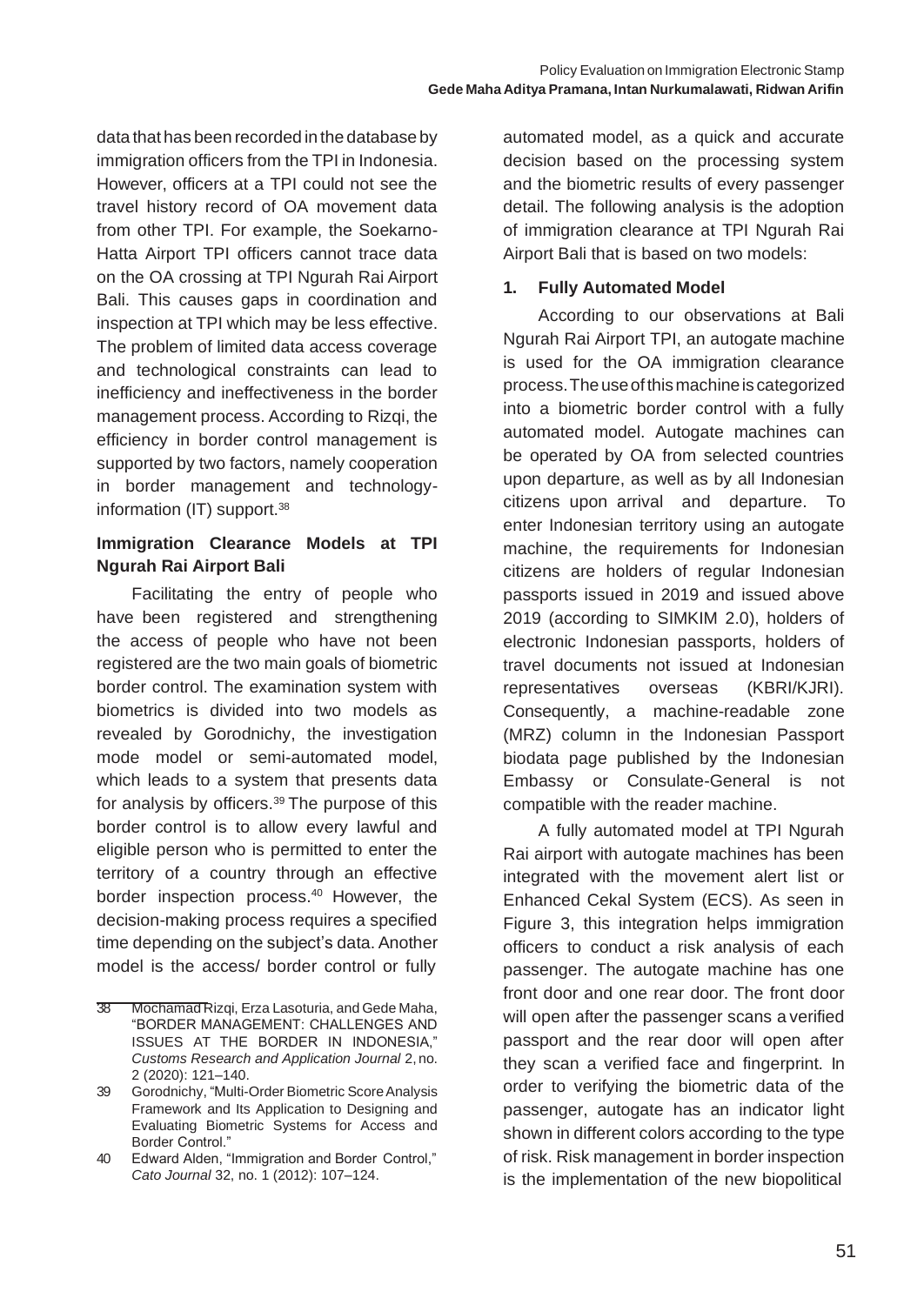doctrine. In immigration clearance, the tools utilized under this biopolitical doctrine are a system designed with risk management and risk analysis without human intervention. Currently, the application of databases and information and communication technology is undergoing rapid development. This kind of application is considered as the primary tool in selecting all passengers, both eligible and not eligible to enter the country through the border.<sup>41</sup>

There are not any regulations found related to OA handling in immigration clearance through the autogate machine. We observed that the immigration clearance policy through autogate is limited to OA from selected countries upon departure and passengers must be 14 years old or older. OA must have a residence permit with a validity period of not more than or equal to 30 days. If the OA overstays the residence permit validity, the autogate machine will detect the overstayed status. Thus, the front gate remains closed.

#### **Figure 3. Autogate Machine Structure in Border Risk Management**



Source: Observation, data analysis 2021, Putra & Arifin 2020<sup>42</sup>

41 Paul Trauttmansdorff, "Border Politics," *Border Politics* (2017): 107–126.

Several foreign passport holders can go through autogate for an immigration clearance processatdepartureterminal.Theyarecitizens from Brunei Darussalam, Vietnam, Australia, New Zealand, South Korea, Cambodia, Timor Leste, Laos, Malaysia, Myanmar, Philippines, Singapore, Thailand, Japan, India, People's Republic of China, and Taiwan. The benefit of using this autogate is to minimize the direct contact between officers and passengers. This autogate machine is the breakthrough of the DGI policy towards the principle of accountability. The machine also makes the immigration clearance process to be effective, fast, accurate, and simple. This concept relates with the theory stated by Anderson. He argues that along with the increasing number of people mobility, to prevent interference and threats to sovereignty, immigration policy arrangements and process simplification are urgently required to be applied by a country.<sup>43</sup> It may explain that the adoption of autogate by the DGI contributes to a positive response to the increasing number of a passenger entering Indonesia's territory as well as an effort to prevent violations and international crimes.

The immigration clearance process at autogate machine is the completion of a fully automated model at TPI the Ngurah Rai Airport. The autogate machine, however, belongs to PT Angkasa Pura I, so the travel history data will be stored on the servers of the DGI and PTAngkasa Pura I. The autogate system is part of the Transborder Biometric Information Flow (TBIF) or cross-border biometric information flow. According to Diaz, TBIF must also beseen as an important means to protect the state and public safety. The TBIF contains information and biometric data

<sup>42</sup> Bagas Hidayat Putra and Ridwan Arifin, "The Adoption of Border Technology of Immigration Control and Autogates in Indonesia," *SINTECH (Science and Information Technology) Journal* 3,

no. 2 (2020): 137–148.

<sup>43</sup> Bridget Anderson, "Us and Them," *Journal of Chemical Information and Modeling* 53, no. 9 (2013): 1689–1699.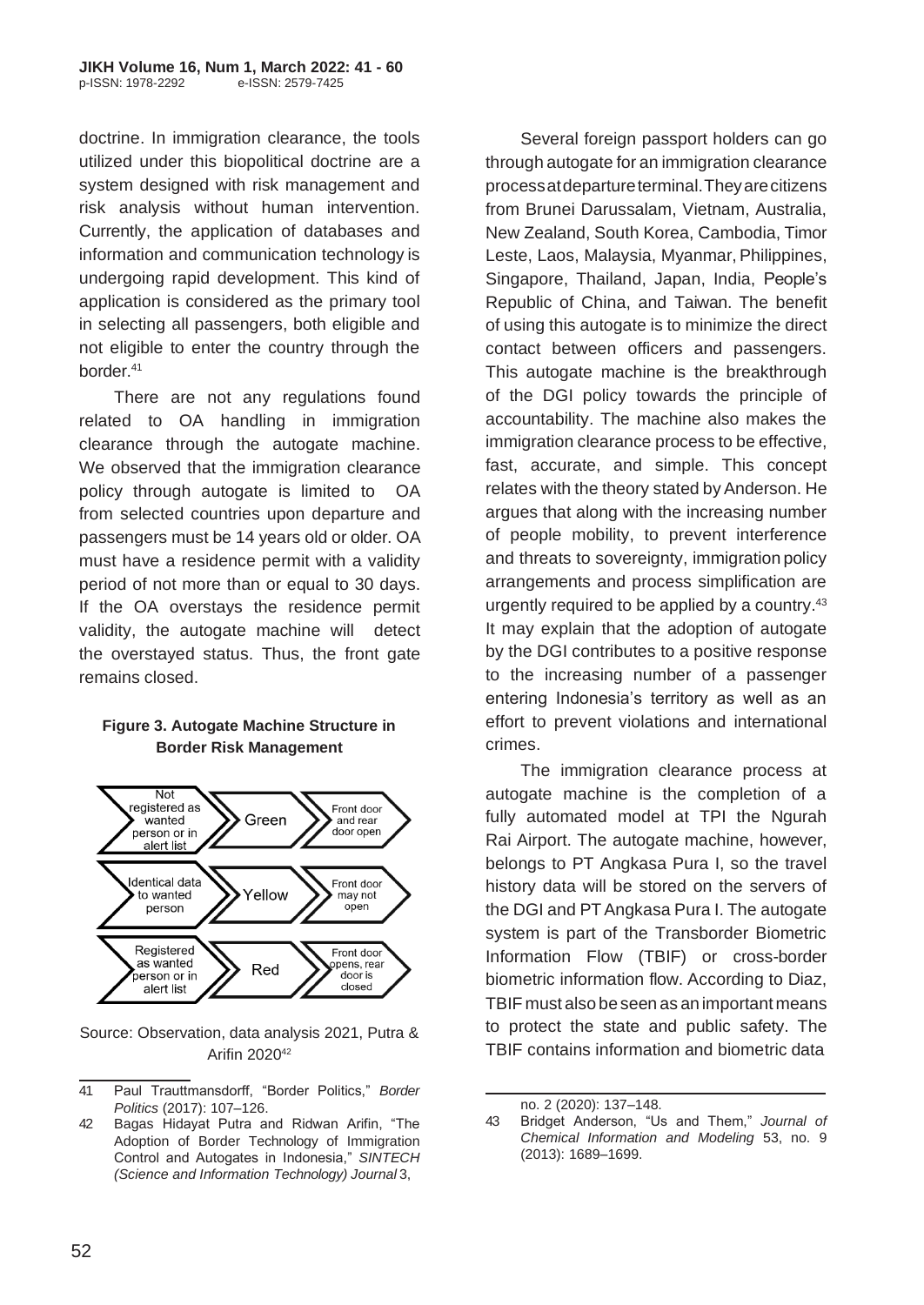of traveller that are sensitive and private or confidential. So, a data protection mechanism and responsibility for border management in implementing national policies must be considered.<sup>44</sup> Related to this, it implies that passenger data recorded at the autogate system at TPI Ngurah Rai Airport tends to be risky because it is stored on servers other than those of the DGI as the border authority.

Putra and Arifin have explained the challenges in using the autogate machine and the comparison of the Indonesian migration system with other countries. Several obstacles in the application of the autogate machine system and border technology in Indonesia are the absence of provisions, regulations, and procedures about the border technology framework in the immigration inspection system and the adoption of autogate machines in Indonesia. The APK and autogate systems have not been able to interpret and record boarding passes owned by passengers and crew members. However, it is not connected to other external applications (interoperability), except for the Interpol I-24/7 system.

### **2. Semi-automated Model**

The non-autogate immigration clearance counter is the form of a semi-automated biometric clearance process at TPI Ngurah Rai Airport. The semi-automated biometric clearance model relies on the officer's role during the biometric data collection process. As we examined, at the arrival terminal, the immigration counter is divided into four lanes according to the passport, visa, and residence permit of the passenger. Lanes are dedicated to the inspection counter for Indonesian citizens and Itas/Itap holders, foreign visitors, crew members, and diplomatic and official

passports. During the immigration clearance, the primary tool used in the counter is a set of computers equipped with an APK system, a passport scanner, and biometric devices. This process also relies on the officer's competence which includes their experience, expertise, and instincts that affect officer's decision in making inclusion or exclusion. The inspection model with this approach exposes a geopolitical doctrine that focuses on immigration clearance processes at territorial borders. It has character of physical inspections such as borderline components, regions, and officers. The results of the decision-making in this inspection will be reactive because the officers will make decisions directly at the inspection counter according to the condition of the passengers at the time of the inspection.<sup>45</sup> eferring to the Mitsilegas book, the manual border clearance model at the counter by officers signifies a traditional territorial immigration inspection procedure at physical borders by checking travel documents or passports and other identity documents as a form of controlling the mobility of people.<sup>46</sup>

At TPI Ngurah Rai Airport, we found that the workload between the number of passengers and the number of officers at the counter was sensible and could be wellmanaged. However, the main problem lies in the capability and ability of the officers at busy times, considering the number of passenger queues is very high during the holiday season than during normal times (before the pandemic). The inadmissibility of the OA rate is considered proportional to the OA's arrival rate. The main reasons for OA's refusal of entry to Indonesia through Bali Airport consist of inappropriate visas, invalid

<sup>44</sup> Vanessa Díaz Rodríguez, "Transborder Biometric Information Flow: Legal Challenges To Personal Privacy and the Need for Public Debate Statement Regarding Published Work Contained in Thesis," no. May (2014).

<sup>45</sup> Pötzsch, "The Emergence of IBorder: Bordering Bodies, Networks, and Machines."

<sup>46</sup> V Mitsilegas, "Rethinking Border Control for a Globalizing World: A Preferred Future," *Rethinking Border Control for a Globalizing World:A Preferred Future* (2015): 1–203.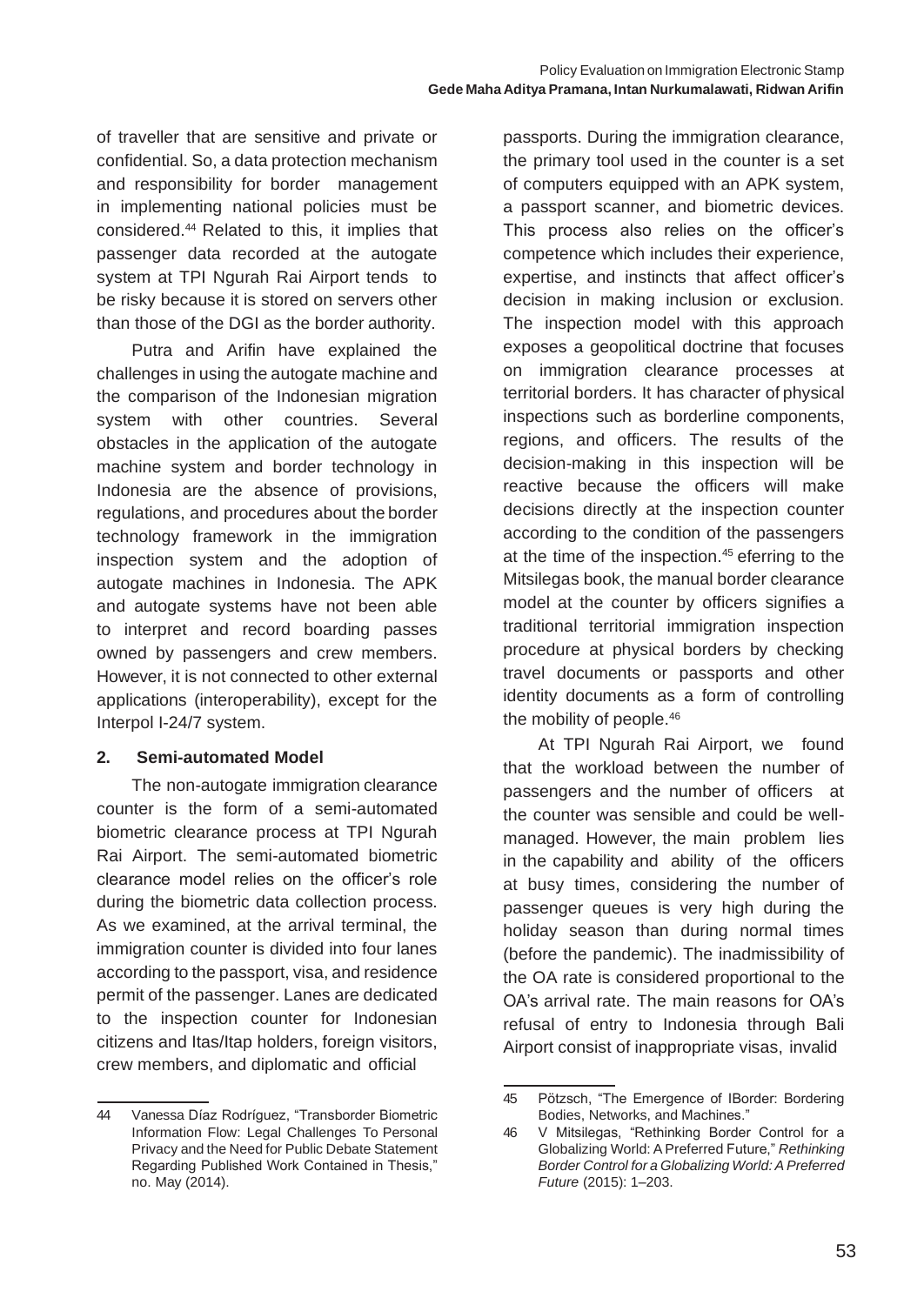travel documents, and travelers who are not cooperative during immigration inspections. In addition, another reason for the refusal of entry is when the counter officers find the problem of document fraud, such as mismatches between the recorded biometric data and the biometric data stored in the passenger's travel documents.

The immigration clearance process with the biometric data is applied differently in semi-automated and fully automated models.

#### **Table 1. Comparison of Fully Automated and Semi-Automated Model in Immigration Clearance Process**

| Indicators   | Fully<br>Automated                 | Semi-Automated                               |
|--------------|------------------------------------|----------------------------------------------|
| Designs      | <b>Autogate Machine Counters</b>   |                                              |
| <b>Types</b> | Automatic                          | Manual                                       |
| Process      | System. Without<br><b>Officers</b> | <b>With Officers</b>                         |
| Stamping     | <b>Without Stamps</b>              | <b>With Stamps</b><br>(electronic or<br>ink) |
| Verification | <b>Biometric</b><br>Matching       | Manual, Paper                                |
| Storage/     | Angkasa Pura I<br>and DGI          | DGI                                          |
| Repository   |                                    |                                              |

### Source: Data analysis, 2021 and Gorodnichy, 2011

Table 1 illustrates the comparison of the immigration clearance process between semiautomatic and fully automated models at TPI Ngurah Rai Airport based on the Gorodnichy concept. The two models in Table 1 provide both positive and negative sides, depending on the need for border controls. The form of immigration inspection with a fully automated model is the use of an autogate machine where data verification is automatic and operated by a machine without an officer. This model does not require an immigration stamp both when entering and leaving Indonesia's territory. This autogate machine is provided by PT Angkasa Pura I and is managed bythe DGI.

In contrast to the fully automated model, semi-automated model is performed with a manual inspection at counters by officers and approving the immigration stamp, both electronically and manually with ink. Officers alsoconduct manual verification andvalidation by matching the data with the holders.

**3.** Challenges and Constraints of the Autogate System and Electronic Immigration **Stamp** 

The implementation of electronic stamps at TPI Ngurah Rai Airport is facing obstacles that need to be overcome as national and global challenges. Our observations found that the procedure for printing the entry sticker (electronic stamp) done by the counter officers can only be done once and cannot be repeated. In fact, the steps are quite complex which include passport scanning, biometric data collection, manual data entry for the type of visa used by OA, and printing of electronic stamps. Each step cannot be skipped because stickers cannot be printed again if there is a missed procedure. Consequently, it makes the officers are exceptionally needed to have high accuracy and precision. These steps cause the counter officers who are not accustomed to working on this process will find it difficult to complete. However, for officers who are familiar and experienced, this process runs smoothly and effectively. However, the counter officer does not prioritize immigration clearance based onrisk analysis and comparative biometric data, but only focuses on the process of how to provide immigration services at TPI such as passport scanning, passport data recording, entering flight numbers, printing entry stickers, and pasting stickers on passports.

The impact of changes in immigration clearance can affect demographics, economies, nationalities and territories, and social dynamics that shape the borders of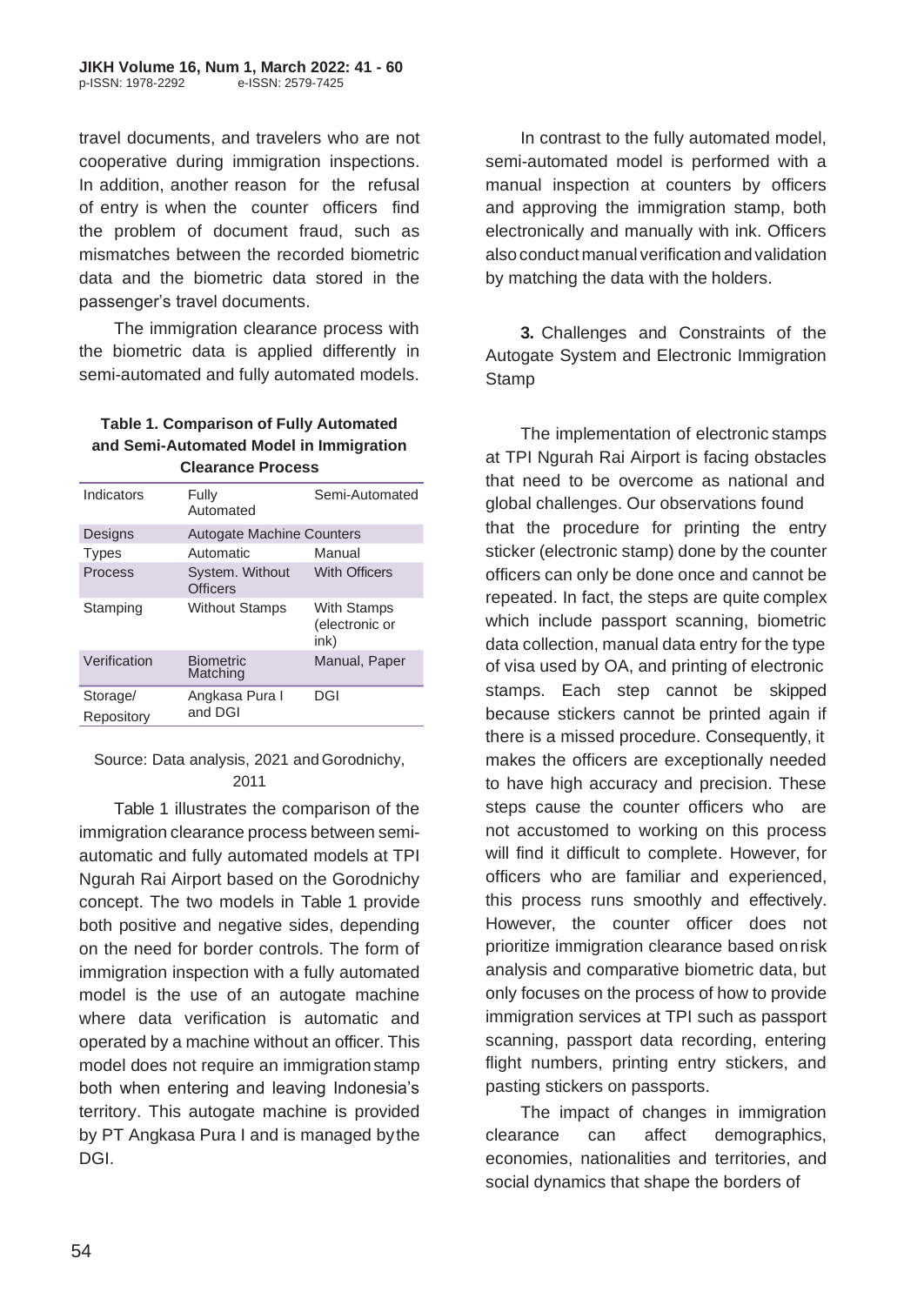national sovereignty.<sup>47</sup> These changes can be in the form of improving the immigration clearance system at the border. One of these improvements is the electronic entry stickers as an entry stamp. By doing this, the TPI Ngurah Rai Airport reflects a geopolitical doctrine that relies on the capabilities and skills of officers in terms of immigration clearance at the border.<sup>48</sup> This electronic stamp will increase the credibility of the DGI in managing and protecting the national borders, although immigration agencies in several developed countries no longer apply the entry and exit stamps on traveller's passports.

Despite these advantages, electronic stamps require significant development. Firstly, the implementation of electronic stamps and the management model of biometric data verification and validation are not relevant to the international convention ICAO Doc 9303 and the ICAO TRIP Guide in 2018. As a matter of fact, TPI the Ngurah Rai Airport is not equipped with any devices or system for verifying the validity of the electronic stamp in the application system managed by the DGI. Secondly, this e-stamp is not designed with high-security features. Thus, the potential for counterfeiting orfalsifications is likely to occur. In addition, Minister of Law and Human Rights Regulation Number 28 of 2018 on Immigration Stamp and Circular Letter No. IMI.1-UM.01.01-5.7755 have not comprehensively regulated the electronic stamp in the form of a sticker. It is because the two regulations have not adopted international regulations and does not contain the words "Indonesia" as the country identity of the stamp. The electronic stamp used at this TPI has the same form and features as the electronic stamp issued as a residence permit.This sticker stamp does not yet contain

information about the type of visa or residence permit granted to foreigners. Therefore, it lacks the principles of transparency and accountability in public services. This stamp policy ignores the principle of clarity on the technical and administrative requirements of public services in the immigration sector.<sup>49</sup>

In addition to problems in the implementation of electronic stamps, the performance of the autogate machine at TPI Ngurah Rai Airport needs to be evaluated and improved based on the international provisions and applicable laws and regulations. This evaluation is needed due to the autogate machine is unable to read and record the departure boarding pass of passengers. Passengers do not scan their boarding pass at the front door of this machine for verification and validation but only scan their passports. It denotes that the semi-automatic immigration clearance model with the electronic stamps and autogate machines at the TPI Ngurah Rai Airport can reduce the risk of transnational crimes and fake passengers (impostors), although there has been no integration and systematic synchronization between the two inspection models.

### **SUMMARY**

### **Conclusions**

The practices of the national sovereignty, security, and authority of a country are influenced by the role of the state's capability in performing the immigration clearance at borders. According to the international conventions of ICAO Doc 9303 and ICAO TRIP Guide 2018, the immigration clearance with the biometric data, electronic stamps, and autogate machines at TPI Ngurah Rai Airport based on the concept of biometric border

<sup>47</sup> James P Walsh, "Watchful Citizens: Immigration Control, Surveillance and Societal Participation," *Social & Legal Studies* 23, no. 2 (2014): 237–259.

<sup>48</sup> Pötzsch, "The Emergence of IBorder: Bordering Bodies, Networks, and Machines."

<sup>49</sup> Ahmad Jazuli, "Penyelesaian Permohonan Pendaftaran Paten Dalam Rangka Peningkatan Pelayanan Publik," *Jurnal Ilmiah Kebijakan Hukum* 12, no. 3 (2018): 243–257.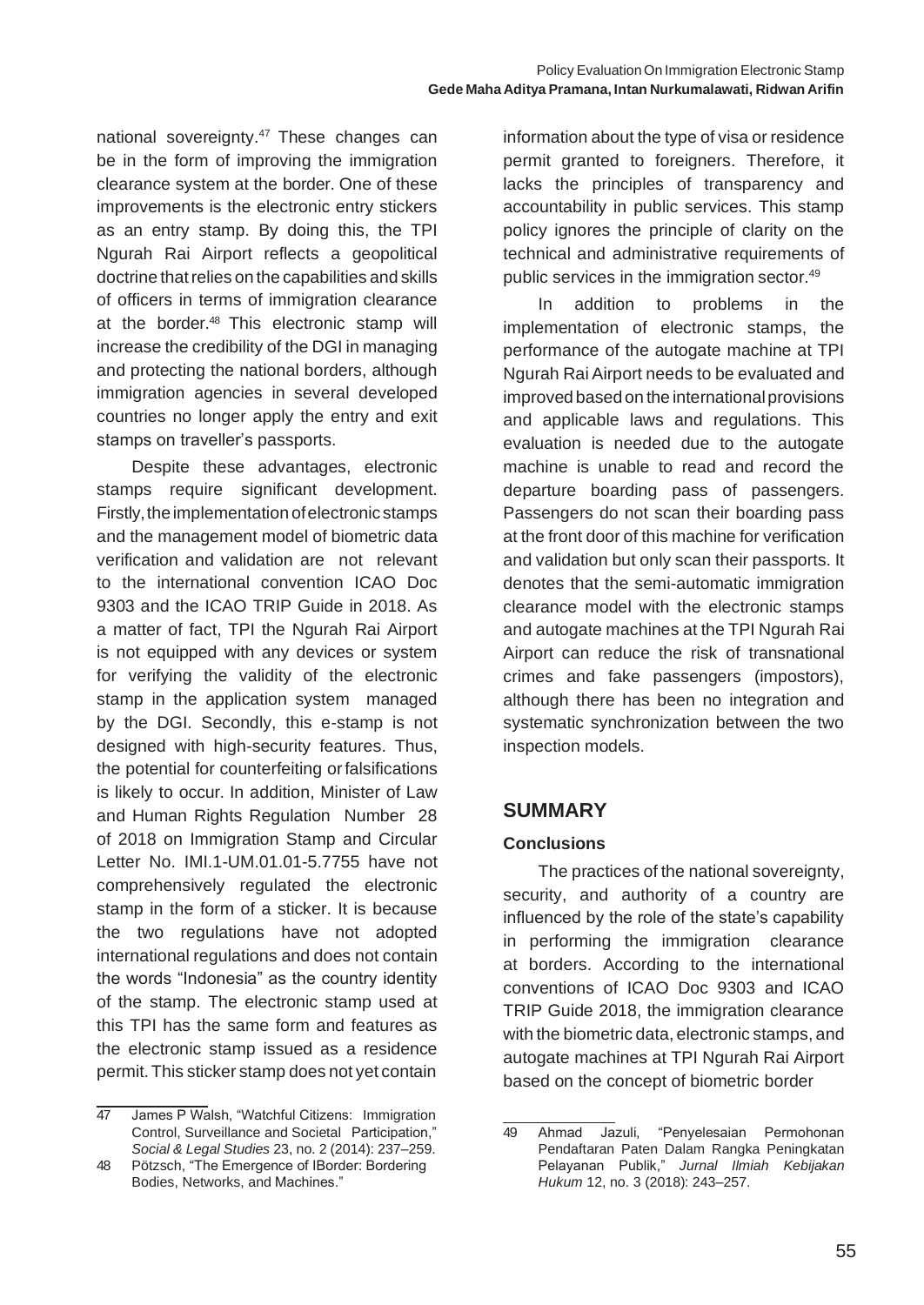control has not been fully implemented. In addition to the conventions, the Regulation of the Minister of Law and Human Rights of the Republic of Indonesia Number 28 of 2018 on Immigration Stamp and Circular Letter No. IMI.1-UM.01.01-5.7755 has not clearly regulated the four stages of the immigration clearance process by using the electronic stamps and system adjustments with autogate machines. Regarding the immigration clearance with the biometric data, it can be concluded that TPI Ngurah Rai Airport has not completely referred to the four stages. As the first stage, the data recording process has been operated optimally, although there is no additional data collection process like the iris biometric data. In the verification process as the second stage, TPI has not completed a matching process between the OA's biometric data in the passport chip displayed during the inspection and the biometric data in the database. The biometric data stored in the passport chip is primary data for the purpose of the immigration clearance process. As the third stage, the validation stage has not been entirely applied such as validating data through the system The validation stage only relies on the conventional and manual procedures by immigration officers. The fourth stage is a repository or storage in the form of temporary recording of foreigner biometric data collected from the autogate machine. This repository stage is not yet applied when the OA's data are taken during biometric data verification process.

It can be concluded that there are two immigration clearance models applied at the TPI Ngurah Rai Airport: semi-automatic and fully automated models. The semi-automatic model is a system that allows the data to be analyzed manually by officers, while the fully automated model is a system that can automatically analyze the passengers, travel documents, visas, and passports. The fully automated model is operated by checking

through the autogate machine. There are limitations in the adoption of autogate, which can only be used by OA who is at least 14 years old at the time of departure, and only those from selected countries. Meanwhile, a semi-automatic model is undertaken without going through an autogate machine. Instead, passangers go through immigration clearance at counters to be examined by officers and some devices. In this process, the examination and collection of biometric data mainly depend on the roles, abilities, and instincts of the immigration officers at the counter. The two models of immigration clearance at TPI Ngurah Rai Airport have not been integrated with one another. It emphasizes that the immigration clearance model at TPI Ngurah Rai Airport is a geopolitical concept that focuses on territorial or regional borders by conducting the immigration clearance process that is done by immigration officer to OA upon their arrival in Indonesia.

#### **Recommendations**

Referring to these conclusions, this study provides several recommendations for the DGI to redevelop the immigration clearance policies with electronic stamps on recording biometric data based on the guidelines in ICAO Doc 9303 and ICAO TRIP Guide 2018. These recommendations include a recording process (to record), verification (to verify), validation (to validate), and repository (to store). As a conceptual recommendation, the following Figure 4 is the construction of an immigration clearance model at TPI by recording biometric data and using an electronic stamp.

The APK system at the counter must be connected to other application systems, especially in each biometric data collection process. By doing so, it can assist officers in detecting incoming OA. In addition, the integration of this system can help officers conduct the immigration clearance at the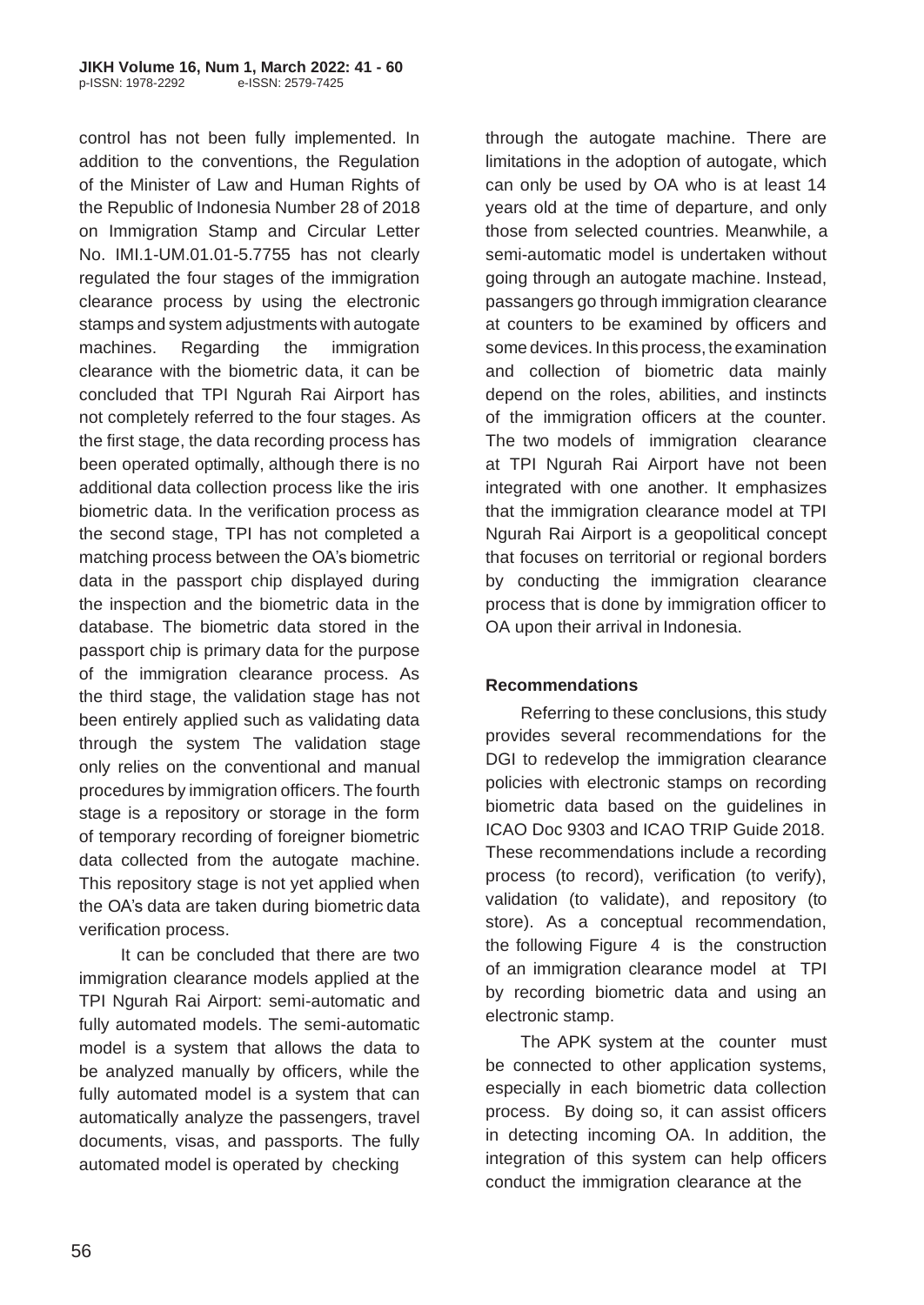border effectively and efficiently based on data in real-time. Immigration officers can understand and follow up on the risks exposed by passengers to support the selective policy of the DGI.

### **Figure 4. Immigration Clearance Hierarchy with Biometric Data and Electronic Immigration Stamp**



Source: Data analysis, 2021 and ICAO TRIP GUIDE 2018

In addition to validation and storage issues, a systematic integration between semi-automatic and fully automated models with the autogate system should be developed. The autogate machine should be able to read the passenger's boarding pass for data validation and verification through the Passenger Analysis Unit (PAU) and the Advance Passenger Information System (APIS) as manifest databases. In the case of the passenger data repository in the autogate machine, DGI should design the restrictions on access and security of data stored on the PT Angkasa Pura I server.

The following Figure 5 is recommended prototype for the system integration model at TPI in the immigration clearance process:



### Source: Data analysis, 2021 and the ICAO TRIP GUIDE 2018

Referring to the concept of a new doctrine on the border, the biopolitical doctrine will be achieved through policy recommendations for immigration clearance at the border. These policy recommendations include focusing on individual security, risk analysis, and pre-empting measures. Based on this doctrine, it suggests that regarding the implementation of the immigration clearance process, the DGI should not only focus on the territorial or regional borders but also focus on the characteristics of each individual and conducting the pre-arrival authorization or an extraterritorial border control.

## **ACKNOWLEDGEMENT**

The authors thank the Immigration Polytechnic for providing academic platform through research and community service. The results of this research are presented to provide a new perspective and model in the immigration clearance process at Indonesia's border. This study has not been previously published and there is not any potential conflict of interests to disclose.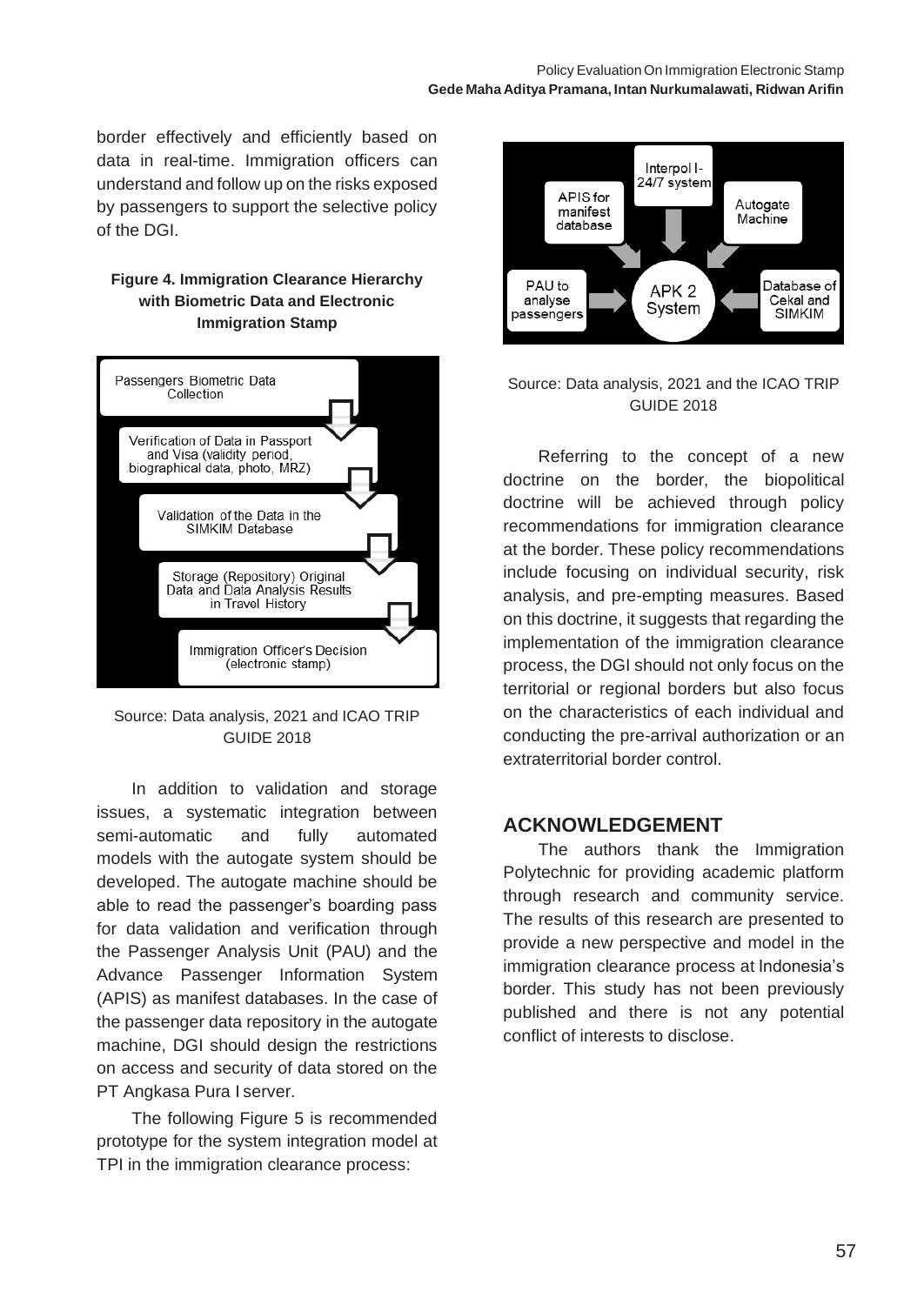## **REFERENCES**

- Alden, Edward. "Immigration and Border Control." *Cato Journal* 32, no. 1 (2012): 107–124.
- Anderson, Bridget. "Us and Them." *Journal of Chemical Information and Modeling* 53, no. 9 (2013): 1689–1699.
- Anugerah, Nilam Rizky, and Anindito R Wiraputra. "KONTRADIKTIF IMPLEMENTASI AUTOGATE TERHADAP CAP KEIMIGRASIAN." *Journal of Law and Border Protection* 2, no. 2 (2020): 63–75.
- Arifin, Ridwan ; Nurkumalawati, Intan. "KEBIJAKAN PEMERIKSAAN KEIMIGRASIAN DI INDONESIA: BENTUK PELAYANAN PUBLIK DAN PROFESIONALISME PETUGAS IMIGRASI (Immigration Control Policy in Indonesia: Public Service Delivery and Professionalism of Immigration Officers)." *Jurnal Ilmiah Kebijakan Hukum* 14, no. 2 (2020): 1–209.
- Arifin, Ridwan. "Penolakan Orang Asing Ke Indonesia Melalui Tempat Pemeriksaan Imigrasi Di Bandara Internasional: Sebuah Kedaulatan Absolut (Refused Entry Persons to Indonesia through Immigration Border Controls at International Airports: Absolute Sovereignty)." *Jurnal Kajian Keimigrasian* 1, no. 1 (2018): 151–165. https://papers.ssrn.com/sol3/papers. cfm?abstract\_id=3329046.
- Arifin, Ridwan, and Intan Nurkumalawati. "Kebijakan Pemeriksaan Keimigrasian Di Indonesia: Bentuk Pelayanan Publik Dan Profesionalisme Petugas Imigrasi." *Jurnal Ilmiah Kebijakan Hukum* 14, no. 2 (2020): 243.
- Arifin, Ridwan, Intan Nurkumalawati, and Bobby Briando. "The Theoretical Perspectives of Immigration Controls: Immigration Clearance Process, Selective Policy and Security Approach At Airports in Indonesia."

In *2nd International COnference on Multidiciplinary Academic Research*, 251:251–260, 2019. [www.apiar.org.au.](http://www.apiar.org.au/)

Bank, World. *Doing Business*. Vol. 6, 2020.

- Bossong, Raphael, and Helena Carrapico.*EU Borders and Shifting Internal Security*. *Technology, Springer*. Vol. 72. Springer, 2016.
- Díaz Rodríguez, Vanessa. "Transborder Biometric Information Flow: Legal Challenges To Personal Privacy and the Need for Public Debate Statement Regarding Published Work Contained in Thesis," no. May (2014).
- Díaz, Vanessa. "Legal Challenges of Biometric Immigration Control Systems." *Mexican Law Review* 7, no. 1 (2014): 3–30.
- Direktorat Jenderal Imigrasi. *Peraturan Direktur Jenderal Imigrasi Nomor IMI.459.GR.01.02 Tahun 2011 Tentang Standar Operasional Prosedur Border Control Management*. Indonesia, 2011.
- Finotelli, Claudia, and Giuseppe Sciortino. "Through the Gates of the Fortress: European Visa Policies and the Limits of Immigration Control." *Perspectives on European Politics and Society* 14, no. 1 (2013): 80–101.
- Firdaus, Insan. "Optimalisasi Pos Lintas Batas Tradisional Dalam Pelaksanaan Fungsi Keimigrasian Studi Kasus Imigrasi Entikong." *Jurnal Ilmiah Kebijakan Hukum* 12, no. 1 (2018): 57–71.
- Gorodnichy, Dmitry O. "Multi-Order Biometric Score Analysis Framework and Its Application to Designing and Evaluating Biometric Systems forAccess and Border Control." *IEEE SSCI 2011 - Symposium Series on Computational Intelligence - CIBIM 2011: 2011 IEEE Workshop on Computational Intelligence in Biometrics and Identity Management* (2011): 44–53.
- Hanita, Margaretha. "Geopolitik Dan Isu Perbatasan Dalam Pendekatan Multidisiplin." *Jurnal Kajian Stratejik Ketahanan Nasional* 1, no. 1 (2018): 62–71.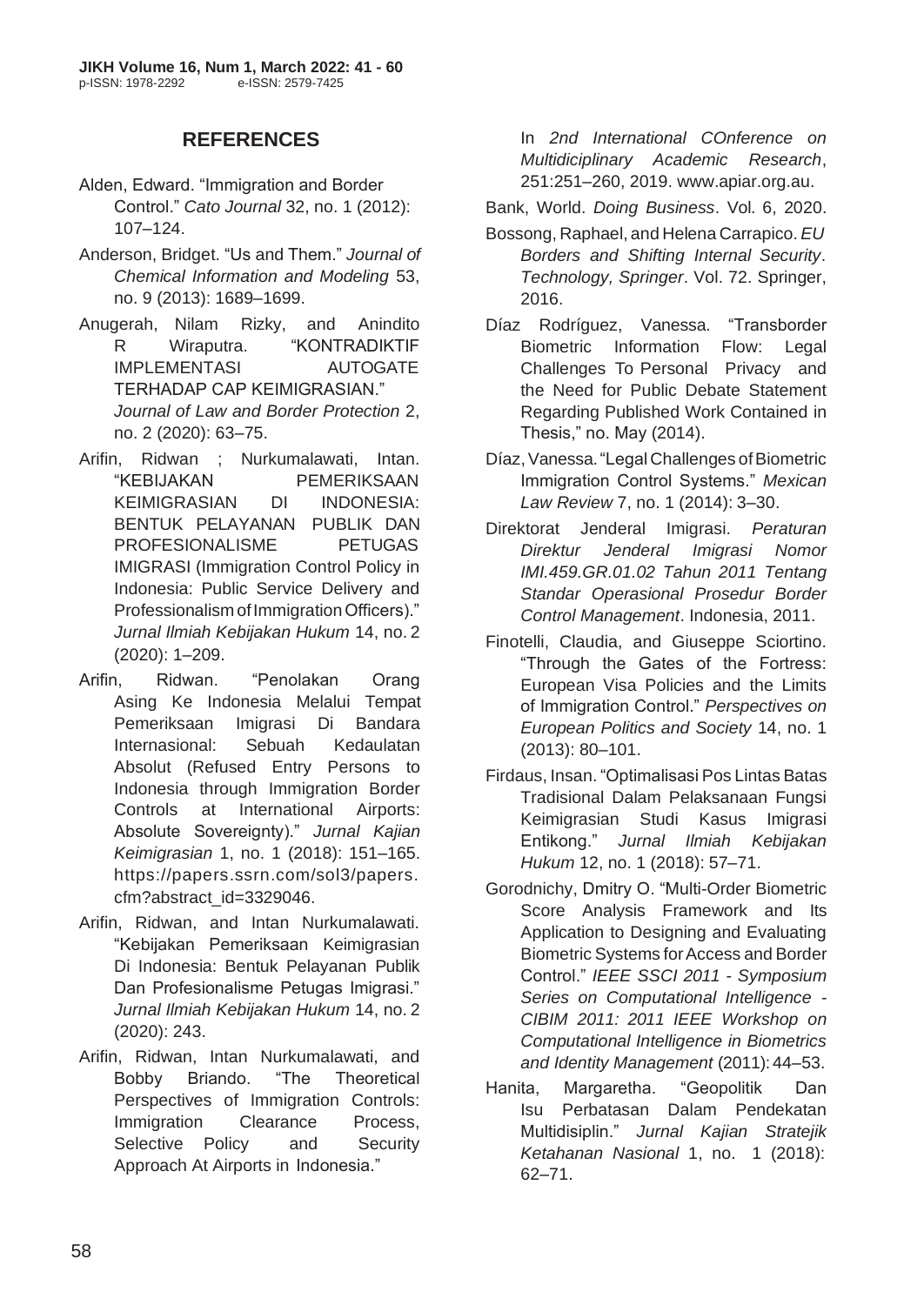- ICAO. "Doc 9303 Machine Readable Travel Documents - Part 09: Deployment of Biometric Identification and Electronic Storage of Data in MRTDs." *Doc 9303, Machine Readable Travel Documents*  (2015).
- ———. "ICAO TRIP Guide on BORDER CONTROL MANAGEMENT." Canada: International Civil Aviation Organization, 2018.
- Jazuli, Ahmad. "Eksistensi Tenaga Kerja Asing Di Indonesia Dalam Perspektif Hukum Keimigrasian." *JIKH* 12, no. 1 (2018): 89–105.
	- ———. "Penyelesaian Permohonan Pendaftaran Paten Dalam Rangka Peningkatan Pelayanan Publik." *Jurnal Ilmiah Kebijakan Hukum* 12, no. 3 (2018): 243–257.
- Kemenkumham. *Peraturan Menteri Hukum Dan HAM No. 28 Tahun 2018 Tentang Cap Keimigrasian*. *Meneteri Hukum Dan HAM*, 2018.
- Krasteva,Anna.*SPACES,LINES,BORDERS: Imaginaries and Images*. *Routledge*, 2016.
- Marshall, Catherine, and Gretchen B. Rossman. *Designing Qualitative Research*. SAGE Publications, 2015.
- Menteri Hukum dan HAM RI. *Peraturan MenteriHukumDanHAMRINo.44 Tahun 2015 Tentang Tata Cara Pemeriksaan Masuk Dan Keluar Wilayah Indonesia*, 2015.
- Mitsilegas, V. "Rethinking Border Control for a Globalizing World: A Preferred Future." *Rethinking Border Control for a Globalizing World: A Preferred Future*  (2015): 1–203.
- Møhl, Perle. "Biometric Technologies, Data and the Sensory Work of Border Control." *Ethnos* 0, no. 0 (2019): 1–16.
- Nugroho, Trisapto Wahyu Agung. "Optimalisasi Peran Timpora Pasca Berlakunya Peraturan Presiden Nomor 21 Tahun 2016 Tentang Bebas Visa Kunjungan." *Jurnal Ilmiah Kebijakan*

*Hukum* 11, no. 3 (2017): 263–285.

- Plankey-Videla, Nancy. "Immigration Policy in the Age of Punishment: Detention, Deportation, and Border Control." *Contemporary Sociology: A Journal of Reviews* 49, no. 3 (2020): 246–248.
- Polner, Mariya. "Coordinated Border Management: From Theory to Practice." *World Customs Journal* 5, no. 2 (2011): 49–64.
- Pötzsch, Holger. "The Emergence of IBorder: Bordering Bodies, Networks, and Machines." *Environment and Planning D: Society and Space* 33, no. 1 (2015): 101–118.
- $-$ . "The Emergence of IBorder: Bordering Bodies, Networks, and Machines." *Environment and Planning D: Society and Space* 33, no. 1 (2015): 101–118.
- Putra, Bagas Hidayat, and Ridwan Arifin. "The Adoption of Border Technology of Immigration Control and Autogates in Indonesia." *SINTECH (Science and Information Technology) Journal* 3, no. 2 (2020): 137–148.
- Rizqi, Mochamad, Erza Lasoturia, and Gede Maha. "BORDER MANAGEMENT: CHALLENGES AND ISSUES AT THE BORDER IN INDONESIA." *Customs Research and Application Journal* 2, no. 2 (2020): 121–140.
- Rusdiyantara. "Collaborative Border Management as the Strategic Revitalization of State Border Management in Indonesia." *International Journal of Pure and Applied Mathematics*  116 (2018): 415–426.
- Seghetti, Lisa. "Border Security: Immigration Inspections at Port of Entry."*Immigration Inspections and Enforcement at and Between Ports of Entry* (2014): 1–48.
- Simmons, Beth A. "Border Rules." *Faculty Scholarship at Penn Law*, no. 2045 (2019): 1–46. https://scholarship.law. upenn.edu/faculty\_scholarship/2045.